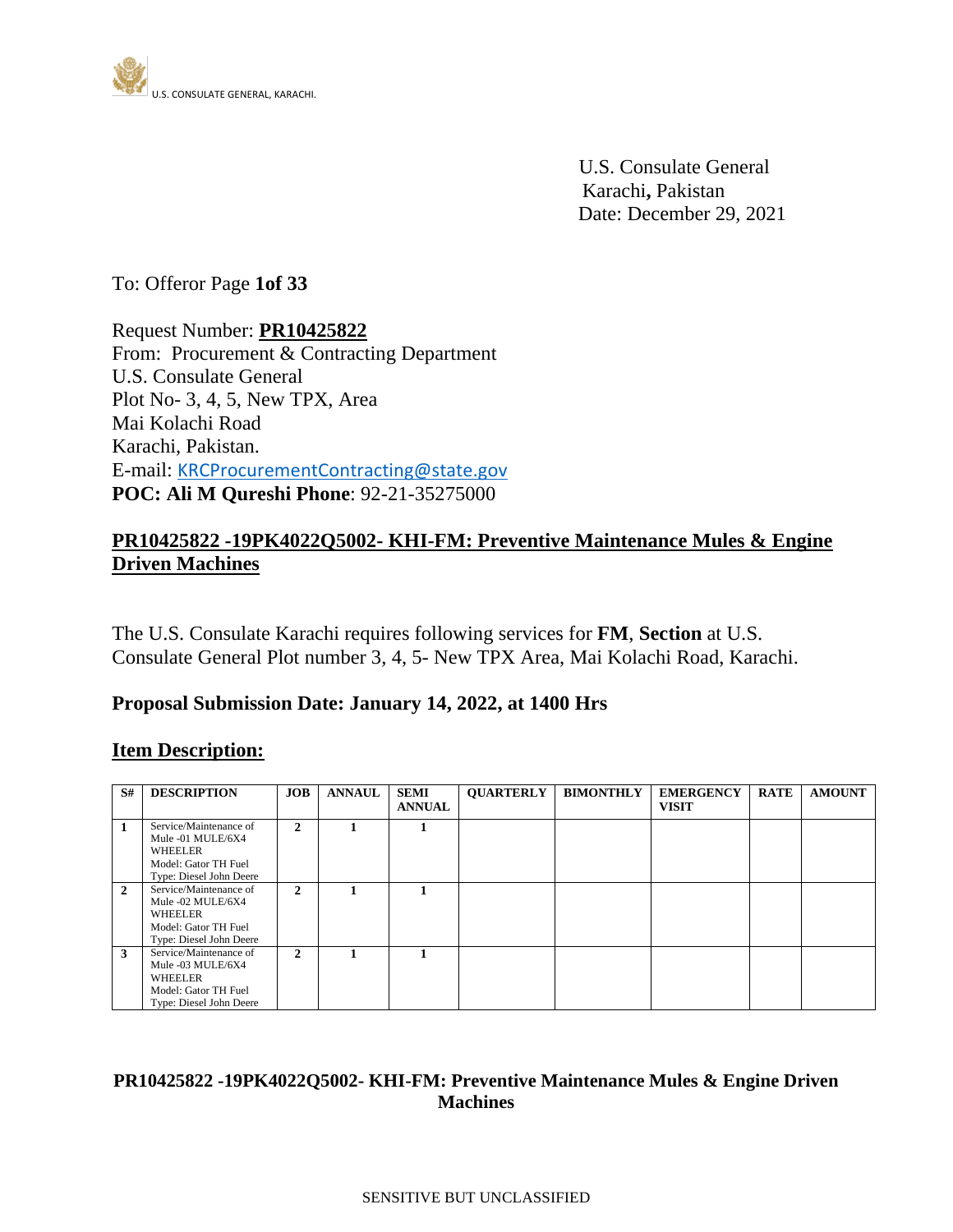

U.S. CONSULATE GENERAL, KARACHI.

| $\overline{\mathbf{4}}$ | Service/Maintenance of<br>Mule -04 MULE/6X4                                                                                                        | $\overline{2}$          | 1            | $\mathbf{1}$ |                         |              |  |
|-------------------------|----------------------------------------------------------------------------------------------------------------------------------------------------|-------------------------|--------------|--------------|-------------------------|--------------|--|
|                         | WHEELER<br>Model: Gator TH Fuel<br>Type: Diesel John Deere                                                                                         |                         |              |              |                         |              |  |
| 5                       | Service/Maintenance of<br>Mule -05 MULE/6X4<br>WHEELER<br>Model: Gator TH Fuel<br>Type: Diesel John Deere                                          | $\boldsymbol{2}$        | $\mathbf{1}$ | $\mathbf{1}$ |                         |              |  |
| 6                       | Troubleshooting/Repair<br>MULE/6X4 WHEELER<br>Model: Gator TH Feel<br>Type: Diesel John Deere                                                      | 6                       |              |              |                         | 6            |  |
| $\overline{7}$          | Service/Maintenance of<br>Mule $-01$ MULE: $4X4$<br>WHEELER<br>Model: HPX815E Fuel<br>Type: Diesel John Deere                                      | $\boldsymbol{2}$        | $\mathbf{1}$ | $\mathbf{1}$ |                         |              |  |
| 8                       | Service/Maintenance of<br>$Mule - 02 MULE: 4X4$<br>WHEELER<br>Model: HPX815E Fuel<br>Type: Diesel John Deere                                       | $\boldsymbol{2}$        | $\mathbf{1}$ | $\mathbf{1}$ |                         |              |  |
| 9                       | Troubleshooting/Repairing<br>MULE: 4X4 WHEELER<br>Model: HPX815E Fuel<br>Type: Diesel John Deere                                                   | $\overline{\mathbf{4}}$ |              |              |                         | 4            |  |
| 10                      | Service/Maintenance of<br>Mule-01 MULE /4X4<br>WHEELER<br>Make: KAWASAKI<br>Fuel Type: Gas/Petrol<br>Model: MULE 4010 EPS                          | $\overline{\mathbf{4}}$ |              |              | $\overline{\mathbf{4}}$ |              |  |
| 11                      | Service/Maintenance of<br>Mule-02 MULE /4X4<br><b>WHEELER</b><br>Make: KAWASAKI<br>Fuel Type: Gas/Petrol<br>Model: MULE 4010 EPS                   | 4                       |              |              | 4                       |              |  |
| 12                      | Troubleshooting/Repair of<br>Mule-01 & 02 MULE<br>/4X4 WHEELER<br>Make: KAWASAKI<br>Fuel Type: Gas/Petrol<br>Model: MULE 4010 EPS                  | $\mathbf{2}$            |              |              |                         | $\mathbf{2}$ |  |
| 13                      | Service /Maintenance of<br>Mule Make: KAWASAKI<br>Fuel Type: Gas/Petrol<br>Model: Old Model                                                        | $\overline{\mathbf{4}}$ |              |              | 4                       |              |  |
| 14                      | Troubleshooting/Repairing<br>of Mule Make:<br>KAWASAKI<br>Fuel Type: Gas/Petrol<br>Model: Old Model                                                | $\mathbf{1}$            |              |              |                         | $\mathbf{1}$ |  |
| 15                      | Service /Maintenance of<br>high-pressure washer<br>machine.<br>KARCHER. MACHINE<br><b>BIG 01</b><br>Engine: HONDA<br>Engine Model: GX66RH-<br>TXF5 | $\overline{\mathbf{4}}$ |              |              | $\overline{\mathbf{4}}$ |              |  |
| 16                      | Service /Maintenance of<br>high-pressure washer<br>machine.<br>KARCHER. MACHINE<br><b>BIG02</b><br>Engine: HONDA<br>Engine Model: GX66RH-<br>TXF5  | $\overline{\mathbf{4}}$ |              |              | $\overline{\mathbf{4}}$ |              |  |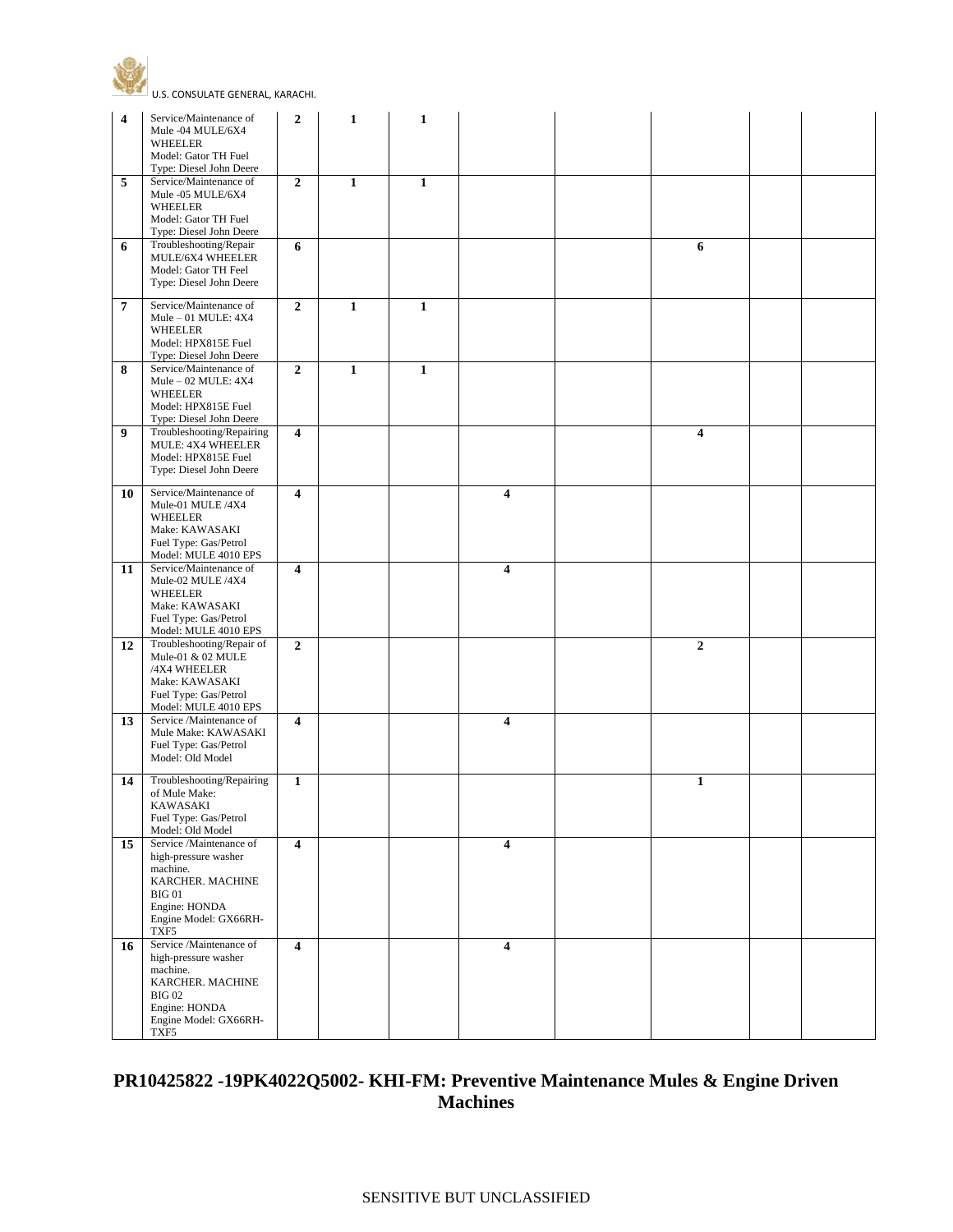



| 17 | Troubleshooting of high-                                                                                                              | $\overline{2}$          |  |                         |   | $\mathbf{2}$ |  |
|----|---------------------------------------------------------------------------------------------------------------------------------------|-------------------------|--|-------------------------|---|--------------|--|
|    | pressure washer machine.<br>KARCHER. MACHINE<br><b>BIG 01,02</b><br>Engine: HONDA<br>Engine Model: GX66RH-<br>TXF5                    |                         |  |                         |   |              |  |
| 18 | Service /Maintenance of<br>high-pressure washer<br>machine.<br>KARCHER. MACHINE<br>Small<br>Engine: HONDA<br>Engine Model: Gas/petrol | 6                       |  |                         | 6 |              |  |
| 19 | Troubleshooting of high-<br>pressure washer machine.<br>KARCHER. MACHINE<br>Small<br>Engine: HONDA<br>Engine Model: Gas/Petrol        | $\mathbf{1}$            |  |                         |   | $\mathbf{1}$ |  |
| 20 | Service/Maintenance of<br>LAWN MOVER BIG I<br><b>MAKE: JOHN DEER</b><br>MODEL: X754 FUEL:<br><b>DIESEL</b>                            | 4                       |  | $\overline{4}$          |   |              |  |
| 21 | Service /Maintenance of<br><b>LAWN MOVER BIG 2</b><br>MAKE: JOHN DEER<br>MODEL: X754 FUEL:<br><b>DIESEL</b>                           | 4                       |  | 4                       |   |              |  |
| 22 | Troubleshooting/repair of<br><b>LAWN MOVER BIG</b><br>1&2 MAKE: JOHN<br>DEER MODEL: X754<br><b>FUEL: DIESEL</b>                       | $\mathbf{2}$            |  |                         |   | $\mathbf{2}$ |  |
| 23 | Service/Maintenance of<br>LAWN MOVER SMALL<br><b>MAKE: JOHN DEER</b><br><b>FUEL: GASOLINE</b>                                         | 6                       |  |                         | 6 |              |  |
| 24 | Troubleshooting/Repair of<br>LAWN MOVER SMALL<br><b>MAKE: JOHN DEER</b><br><b>FUEL: GASOLINE</b>                                      | $\mathbf{1}$            |  |                         |   | $\mathbf{1}$ |  |
| 25 | Service /Maintenance of<br>LINE TREMOR 01<br><b>MAKE: HONDA</b><br>FUEL TYPE: GASOLINE                                                | 6                       |  |                         | 6 |              |  |
| 26 | Service /Maintenance of<br>LINE TREMOR 02<br><b>MAKE: HONDA</b><br>FUEL TYPE: GASOLINE                                                | 6                       |  |                         | 6 |              |  |
| 27 | Troubleshooting of LINE<br>TREMOR 01, 02,<br>MAKE: HONDA<br>FUEL TYPE: GASOLINE                                                       | $\mathbf 2$             |  |                         |   | 2            |  |
| 28 | Service/Maintenance of<br><b>CHAIN SAW 01</b><br>Make: HUSQVAR<br>Fuel Type: GASOLINE                                                 | 6                       |  |                         | 6 |              |  |
| 29 | Troubleshooting/Repairing<br>of CHAIN SAW 01<br>Make: HUSQVAR<br>Fuel Type: GASOLINE                                                  | $\mathbf{1}$            |  |                         |   | $\mathbf{1}$ |  |
| 30 | Quarterly<br>Service/Maintenance Of<br>KABUTA ENGINE<br><b>TRACTOR Make:</b>                                                          | $\overline{\mathbf{4}}$ |  | $\overline{\mathbf{4}}$ |   |              |  |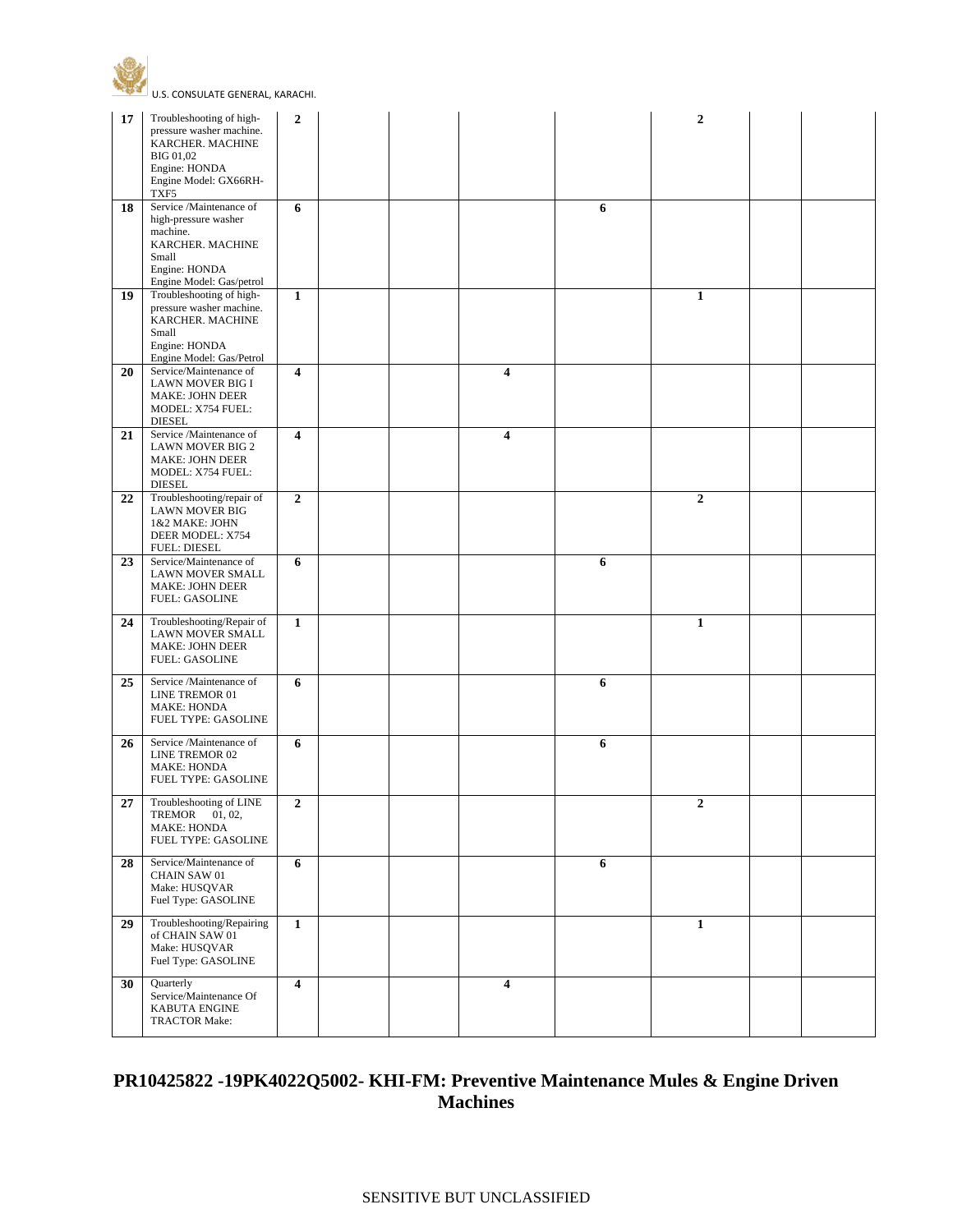

|    | <b>KABUTA</b><br>Fuel Type: Diesel                                                                                                                                                          |                  |  |   |   |                  |  |
|----|---------------------------------------------------------------------------------------------------------------------------------------------------------------------------------------------|------------------|--|---|---|------------------|--|
|    |                                                                                                                                                                                             |                  |  |   |   |                  |  |
| 31 | Quarterly Service<br>/Maintenance for<br>KABUTA ENGINE of<br><b>MILLER WELDING</b><br><b>MACHINE</b><br>Make: KABUTA<br>Model: V2403-CR-TI-<br>BG-EF01<br>36KW/1800RPM<br>Fuel Type: Diesel | 4                |  | 4 |   |                  |  |
| 32 | Trouble<br>shooting/Repairing of<br>Tractor<br>& Miller Welding<br>Machine engines Make:<br><b>KABUTA</b><br>Fuel Type: Diesel                                                              | $\mathbf{3}$     |  |   |   | $\mathbf{3}$     |  |
| 33 | Service/Maintenance<br>Power of KING CHIPPER<br>Make: POWER VU<br>Fuel Type: GASOLINE                                                                                                       | 4                |  | 4 |   |                  |  |
| 34 | Troubleshooting Power of<br>KING CHIPPER Make:<br>POWER VU<br>Fuel Type: GASOLINE                                                                                                           | $\mathbf{1}$     |  |   |   | $\mathbf{1}$     |  |
| 35 | Service Maintenance of<br><b>CHIPPER BIG SIZE</b><br>Model: XR2100<br>Professional Make: Briggs<br>& Stratton Engine<br>Capacity: 420cc/21ft-lb                                             | 4                |  | 4 |   |                  |  |
| 36 | Troubleshooting/Repair of<br><b>CHIPPER BIG SIZE</b><br>Model: XR2100<br>Professional Make: Briggs<br>& Stratton Engine<br>Capacity: 420cc/21ft-lb                                          | $\mathbf{1}$     |  |   |   | $\mathbf{1}$     |  |
| 37 | Service/Maintenance of<br>Muck-Truck 01 Engine:<br>HONDA Model: GXV160<br>Fuel Type: Gas/Petrol                                                                                             | 6                |  |   | 6 |                  |  |
| 38 | Service/Maintenance of<br>Muck-Truck 02 Engine:<br>HONDA Model: GXV160<br>Fuel Type: Gas/Petrol                                                                                             | 6                |  |   | 6 |                  |  |
| 39 | Troubleshooting/Repair of<br>Muck-Truck 01 & 02<br>Engine: HONDA Model:<br>GXV160 Fuel Type:<br>Gas/Petrol                                                                                  | $\boldsymbol{2}$ |  |   |   | $\boldsymbol{2}$ |  |
| 40 | <b>Bi-Monthly</b><br>Service/Maintenance of<br>Lawn mower Engine:<br>TORO Model: Time<br>Master<br>Fuel Type: Gas/Petrol                                                                    | 6                |  |   | 6 |                  |  |
| 41 | Troubleshooting/Repair of<br>Lawn mower<br>Engine: TORO Model:<br>Time Master<br>Fuel<br>Type: Gas/Petrol                                                                                   | 1                |  |   |   | $\mathbf{1}$     |  |
| 42 | Service Maintenance of<br>Lawn Mower Model:<br><b>TORO</b><br>VERSMOW/Honda HRX                                                                                                             | 6                |  |   | 6 |                  |  |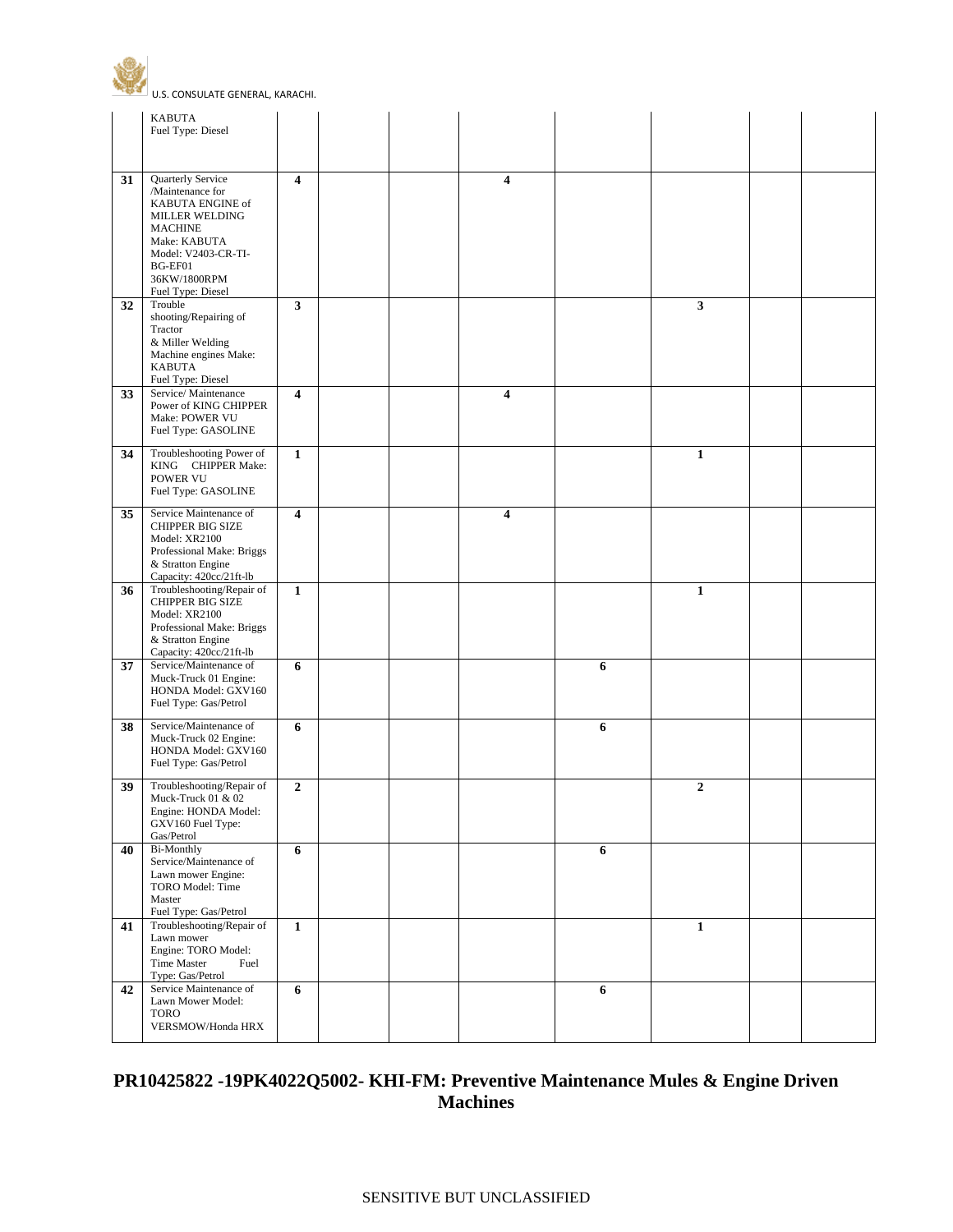

|    | 217<br>Fuel Type: Gas/Petrol                                                                                                          |                         |  |   |   |              |  |
|----|---------------------------------------------------------------------------------------------------------------------------------------|-------------------------|--|---|---|--------------|--|
|    |                                                                                                                                       |                         |  |   |   |              |  |
| 43 | Troubleshooting/Repair of<br>Lawn mower<br>Model: TORO<br>VERSMOW/Honda HRX<br>217<br>Fuel Type: Gas/Petrol                           | 1                       |  |   |   | $\mathbf{1}$ |  |
| 44 | Service/Maintenance of<br><b>Bluebird Seeder Machine</b><br>01<br>Model: PR22H5FBA<br>Fuel Type: Gas/Petrol                           | 6                       |  |   | 6 |              |  |
| 45 | Troubleshooting/Repair of<br><b>Bluebird Seeder Machine</b><br>01<br>Model: PR22H5FBA                                                 | $\mathbf{1}$            |  |   |   | $\mathbf{1}$ |  |
| 46 | Fuel Type: Gas/Petrol<br>Service Maintenance of<br>Stump Grinder<br>DR Power: Equipment<br>Model: ST49019DEN<br>Fuel Type: Gas/Petrol | 6                       |  |   | 6 |              |  |
| 47 | Troubleshooting/Repair of<br>Stump Grinder<br>DR Power: Equipment<br>Model: ST49019DEN<br>Fuel Type: Gas/Petrol                       | $\mathbf{1}$            |  |   |   | $\mathbf{1}$ |  |
| 48 | Service/Maintenance of<br><b>TROY BILT Digging</b><br>Machine<br>Model: 21B-34M8766<br>Fuel Type: Gas/Petrol                          | 6                       |  |   | 6 |              |  |
| 49 | Troubleshooting/Repair of<br><b>TROY BILT Digging</b><br>Machine Model: 21B-<br>34M8766<br>Fuel Type: Gas/Petrol                      | $\mathbf{1}$            |  |   |   | $\mathbf{1}$ |  |
| 50 | Service/Maintenance of<br>Lawn Aerator Model:<br><b>AE500</b><br>Fuel Type: Gas/Petrol                                                | 6                       |  |   | 6 |              |  |
| 51 | Troubleshooting/Repair of<br>Lawn Aerator<br>Model: AE500<br>Fuel Type: Gas/Petrol                                                    | $\mathbf{1}$            |  |   |   | $\mathbf{1}$ |  |
| 52 | <b>BI-Monthly</b><br>Service/Maintenance of<br>Edge Cutter 01 Model:<br><b>VIPER</b><br>Fuel Type: Gas/Petrol                         | 6                       |  |   | 6 |              |  |
| 53 | Troubleshooting/Repair of<br>Edge Cutter 01<br>Model: VIPER<br>Fuel Type: Gas/Petrol                                                  | $\mathbf{1}$            |  |   |   | $\mathbf{1}$ |  |
| 54 | Service/Maintenance of<br>Splitter Machine Make:<br>Done Right Capacity:<br>9.59 ft- lbs Fuel: Gasoline                               | $\overline{\mathbf{4}}$ |  | 4 |   |              |  |
| 55 | Troubleshooting/Repair of<br>Splitter Machine Make:<br>Done Right Capacity: 9.59<br>ft- lbs Fuel: Gasoline                            | $\mathbf{1}$            |  |   |   | $\mathbf{1}$ |  |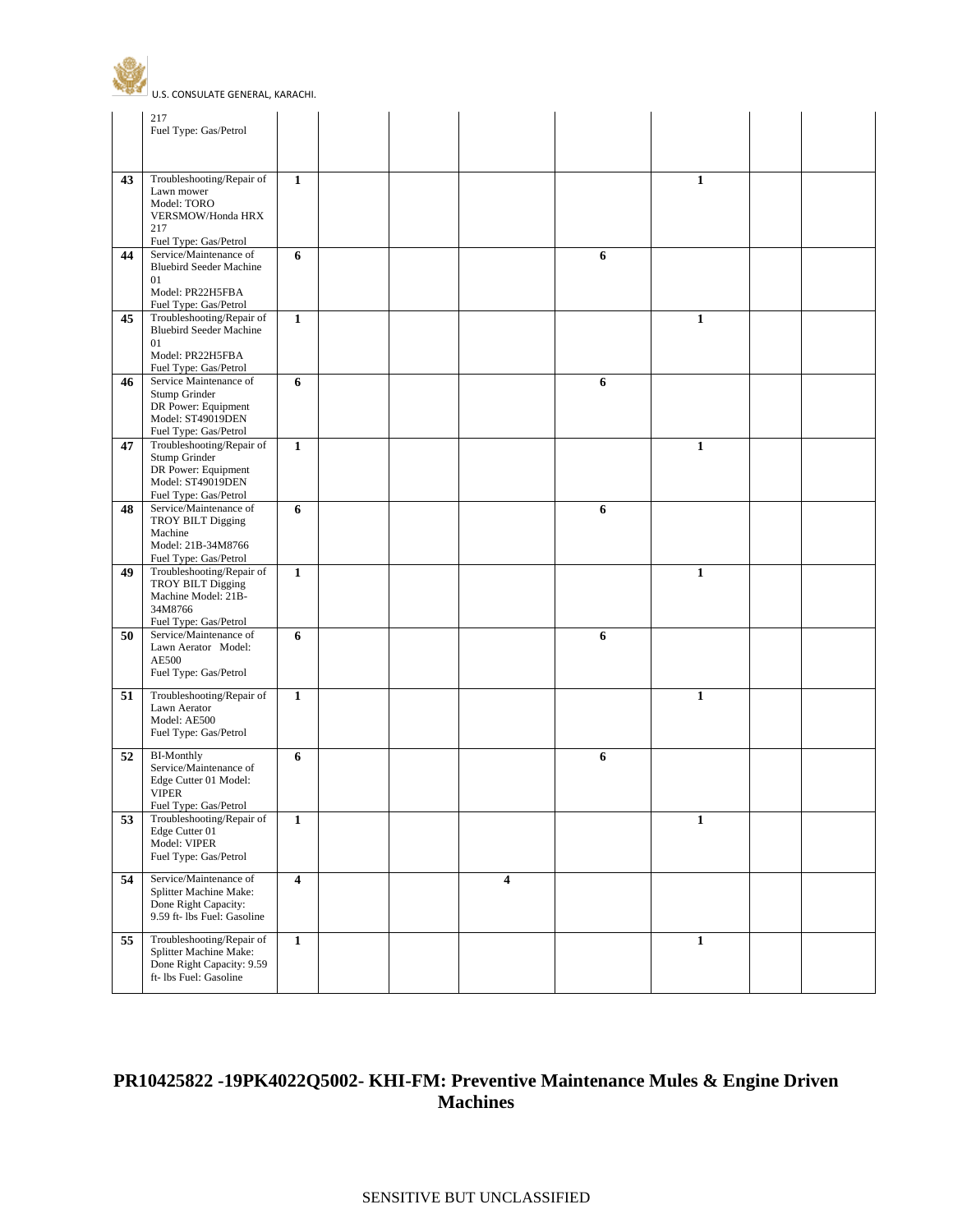



| 56 | Service/Maintenance of                         | 4                       |  | 4 |   |              |  |
|----|------------------------------------------------|-------------------------|--|---|---|--------------|--|
|    | Chipper Machine Extra                          |                         |  |   |   |              |  |
|    | Big Size Machine Make:                         |                         |  |   |   |              |  |
|    | Wallenstein                                    |                         |  |   |   |              |  |
|    | Model: BXTR6438F                               |                         |  |   |   |              |  |
|    | Fuel: Gasoline                                 |                         |  |   |   |              |  |
| 57 | Troubleshooting/Repair of                      | $\mathbf{1}$            |  |   |   | $\mathbf{1}$ |  |
|    | Chipper                                        |                         |  |   |   |              |  |
|    | Machine Extra Big Size                         |                         |  |   |   |              |  |
|    | Machine Make:                                  |                         |  |   |   |              |  |
|    | Wallenstein                                    |                         |  |   |   |              |  |
|    | Model: BXTR6438F                               |                         |  |   |   |              |  |
|    | Fuel: Gasoline                                 |                         |  |   |   |              |  |
| 58 | Service/Maintenance of                         | $\overline{\mathbf{4}}$ |  | 4 |   |              |  |
|    | Ready Mix Machine of                           |                         |  |   |   |              |  |
|    | Big Make: Shandong                             |                         |  |   |   |              |  |
|    | Model:                                         |                         |  |   |   |              |  |
|    | CHAIN/16HP/RPM2000                             |                         |  |   |   |              |  |
|    | Fuel: Diesel                                   |                         |  |   |   |              |  |
| 59 | Troubleshooting/Repair of                      | $\mathbf{1}$            |  |   |   | $\mathbf{1}$ |  |
|    | Ready Mix Machine of                           |                         |  |   |   |              |  |
|    | Big Make: Shandong                             |                         |  |   |   |              |  |
|    | Model:                                         |                         |  |   |   |              |  |
|    | CHAIN/16HP/RPM2000                             |                         |  |   |   |              |  |
|    | Fuel: Diesel                                   |                         |  |   |   |              |  |
| 60 | <b>BI-Monthly</b>                              | 6                       |  |   | 6 |              |  |
|    | Service/Maintenance of                         |                         |  |   |   |              |  |
|    | Ready-Mix Machine                              |                         |  |   |   |              |  |
|    | Small                                          |                         |  |   |   |              |  |
|    | Make: HONDA Model:                             |                         |  |   |   |              |  |
|    | GX100 Fuel: Gasoline                           |                         |  |   |   |              |  |
| 61 | Troubleshooting/Repair of                      | $\mathbf{1}$            |  |   |   | $\mathbf{1}$ |  |
|    | Ready-Mix Machine                              |                         |  |   |   |              |  |
|    | Small                                          |                         |  |   |   |              |  |
|    | Make: HONDA Model:                             |                         |  |   |   |              |  |
|    | GX100 Fuel: Gasoline                           |                         |  |   |   |              |  |
| 62 | Service/Maintenance of                         | 6                       |  |   | 6 |              |  |
|    | Power wagon Engine:                            |                         |  |   |   |              |  |
|    | Briggs & Stratton Model                        |                         |  |   |   |              |  |
|    | Year: 2015/382348/190cc                        |                         |  |   |   |              |  |
|    | Fuel Type: Gas/Petrol                          |                         |  |   |   |              |  |
| 63 | Troubleshooting/Repair of                      | $\mathbf{1}$            |  |   |   | $\mathbf{1}$ |  |
|    | Power wagon Engine:<br>Briggs & Stratton Model |                         |  |   |   |              |  |
|    | Year: 2015/382348/190cc                        |                         |  |   |   |              |  |
|    |                                                |                         |  |   |   |              |  |
|    | Fuel Type: Gas/Petrol                          |                         |  |   |   |              |  |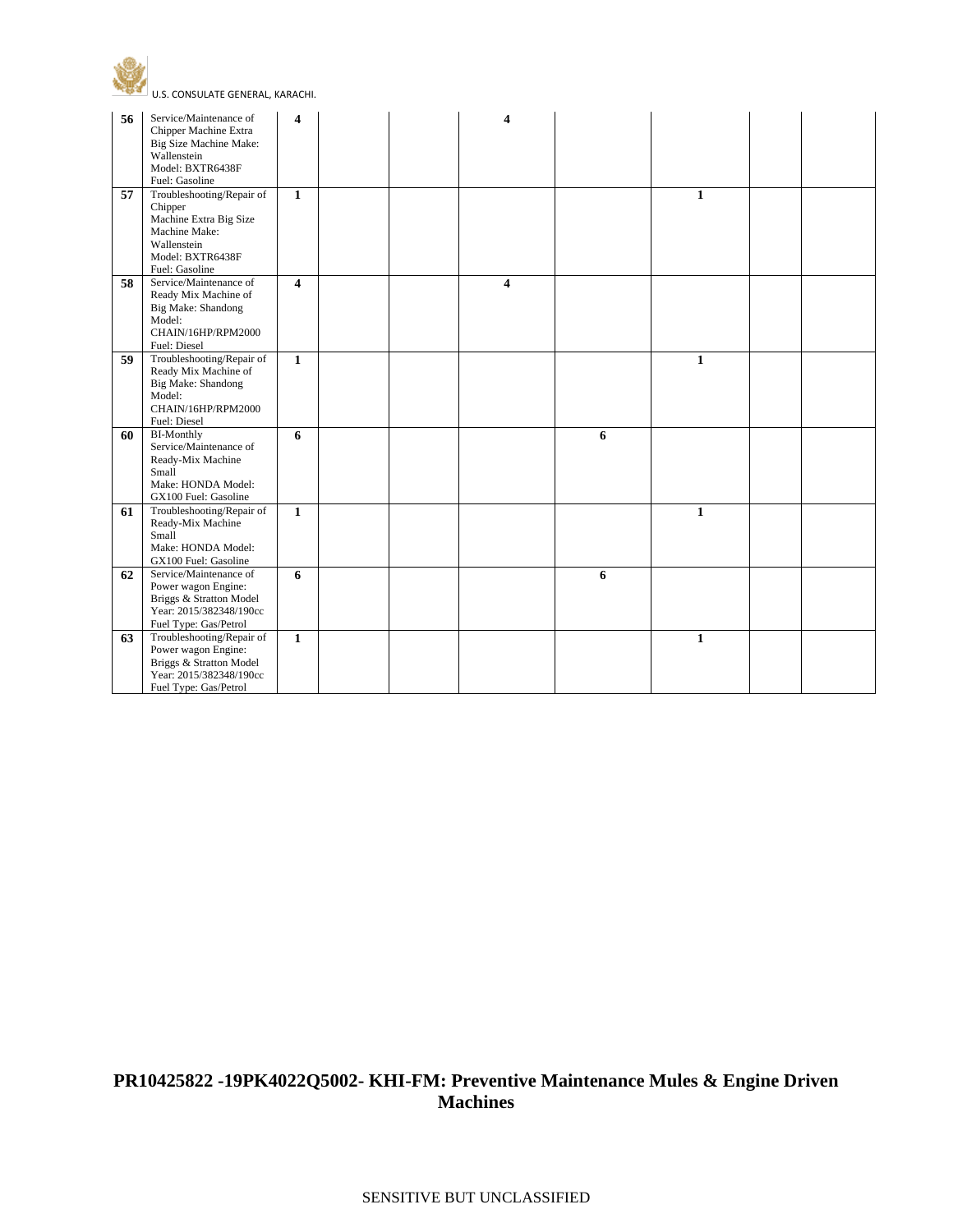

## **DESCRIPTION / SPECIFICATION/ WORK STATEMENT**

The Contractor shall perform preventive maintenance service of the **Preventive Maintenance Mules & Engine Driven Machines**.

### **Work Force:**

Contract will be awarded inclusive of Technicians / Engineers, required tools and tests to complete the job complete in all aspect as per site requirements. As described in this statement of work.

### **Health and safety requirements:**

The contractor shall and agrees to comply with any and all health, and safety regulation as may be required by the US Consulate during the performance of the work.

### **Supervision:**

The Contractor shall provide all supervision of the work. A Consulate Office supply staff Supervisor will inspect the work on site to ensure that tasks meet the requirements of the Contract. He / She will indicate errors and corrections required to the Contractor's Supervisor/Engineers.

1. The maintenance services include inspections, lubrication, adjustment, replacing parts as deemed necessary by the Contractor and all other regular professional preventive maintenance.

2. Barring regular-scheduled American and Pakistani legal holidays and other circumstances beyond either party's control, the maintenance services rendered under this contract shall be performed next day of holiday.

### **Emergency response:**

3. Emergency repairs between schedule services will be carried out free of charge to the Government.4. Contractor will respond to such emergencies during the Consulate's normal duty hours and with

(8) eight hours after being notified. Failure to respond will result in no payment for that month's service charged regularized by this contract.

## **PR10425822 -19PK4022Q5002- KHI-FM: Preventive Maintenance Mules & Engine Driven Machines**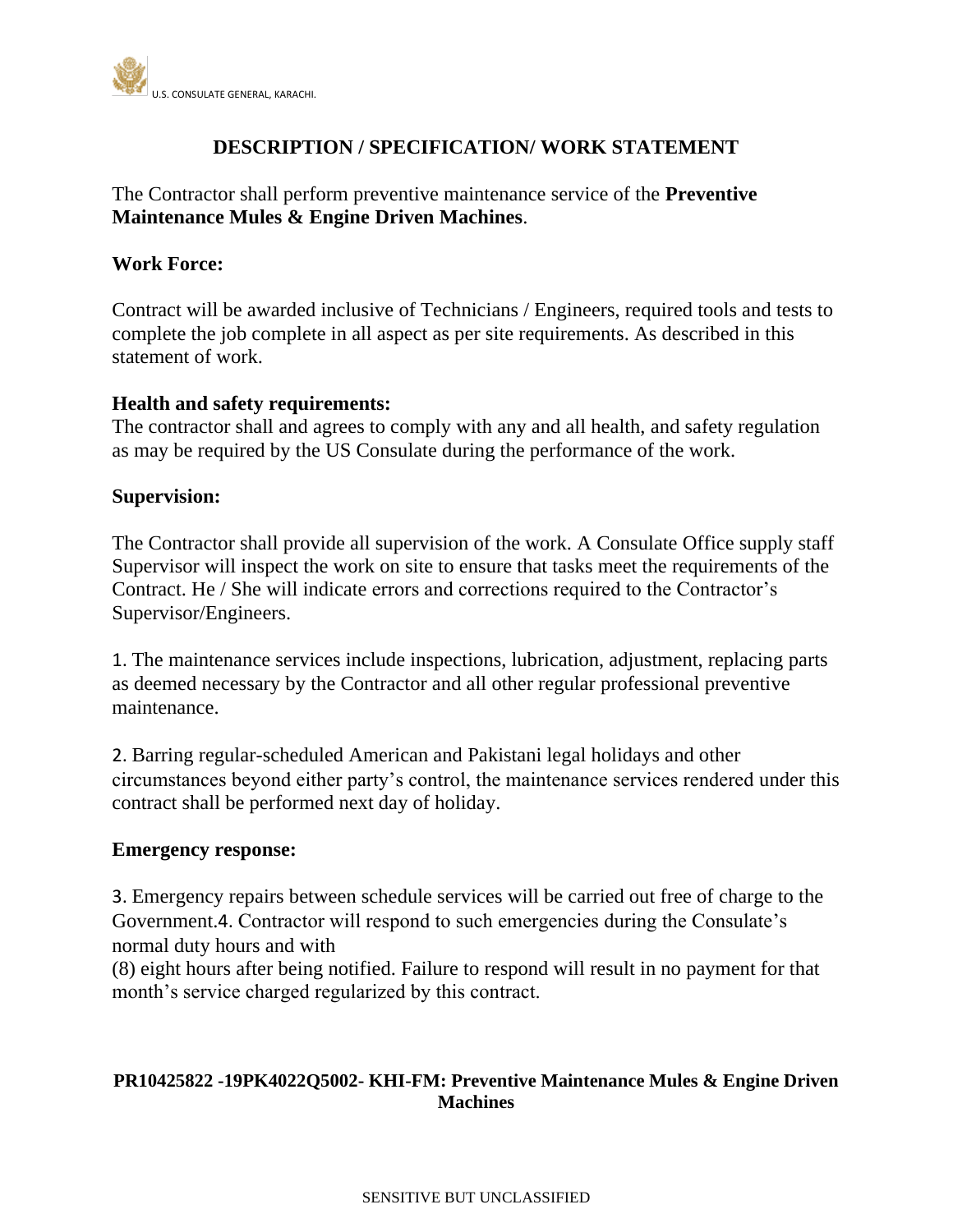

5. For purposes of emergency response notifications, Contractors agrees to supply the Government his cell number.

6. Repairs necessitated by accidents, misuse, neglect, electrical fluctuation, or by acts beyond any person's control will be carried out at the cost of the Government.

7. Contractor will not assume responsibility for any repair work on, or otherwise tampering with part of the machine that was performed by persons other than the authorized *technicians* of the Contractor. Repairs required in such cases will be charged to and be payable by the Government.

8. Contractor will assume responsibility for repair or replacement of any part or component of the machine if has been determined that such part or component become inoperable because of the Contractor's negligence or poor performance.

9. All work is expected to occur on the Government's premises, however, in the event it is necessary to remove any part or component to

the Contractor's place of business in order to affect repair, the Contractor will first obtain written authorization before removing such Government-owned property, in such cases, the Contractor will provide transportation to and from the Contractor's place of business.

# **Spare parts:**

10. The Government shall supply all spare parts and contractor shall install the parts at no extra expense to the Government. All parts are replaced shall remain the property of the Government and will not be removed from the Government's premises.

11. In the event Machine requires replacement of parts or major repair exceedingly the specifications of the contract, the Contractor shall submit as estimate in duplicate and obtain approval of the Government prior to procuring and installing such parts or performing such major repair.

12. If replacement parts are not available either with the Contractor or on the local market the Government may elect to procure them through its own facilities. When feasible, the Contractor shall provide sample advance notice to the Government so that the machine is not out of service for an unnecessary period.

## **PR10425822 -19PK4022Q5002- KHI-FM: Preventive Maintenance Mules & Engine Driven Machines**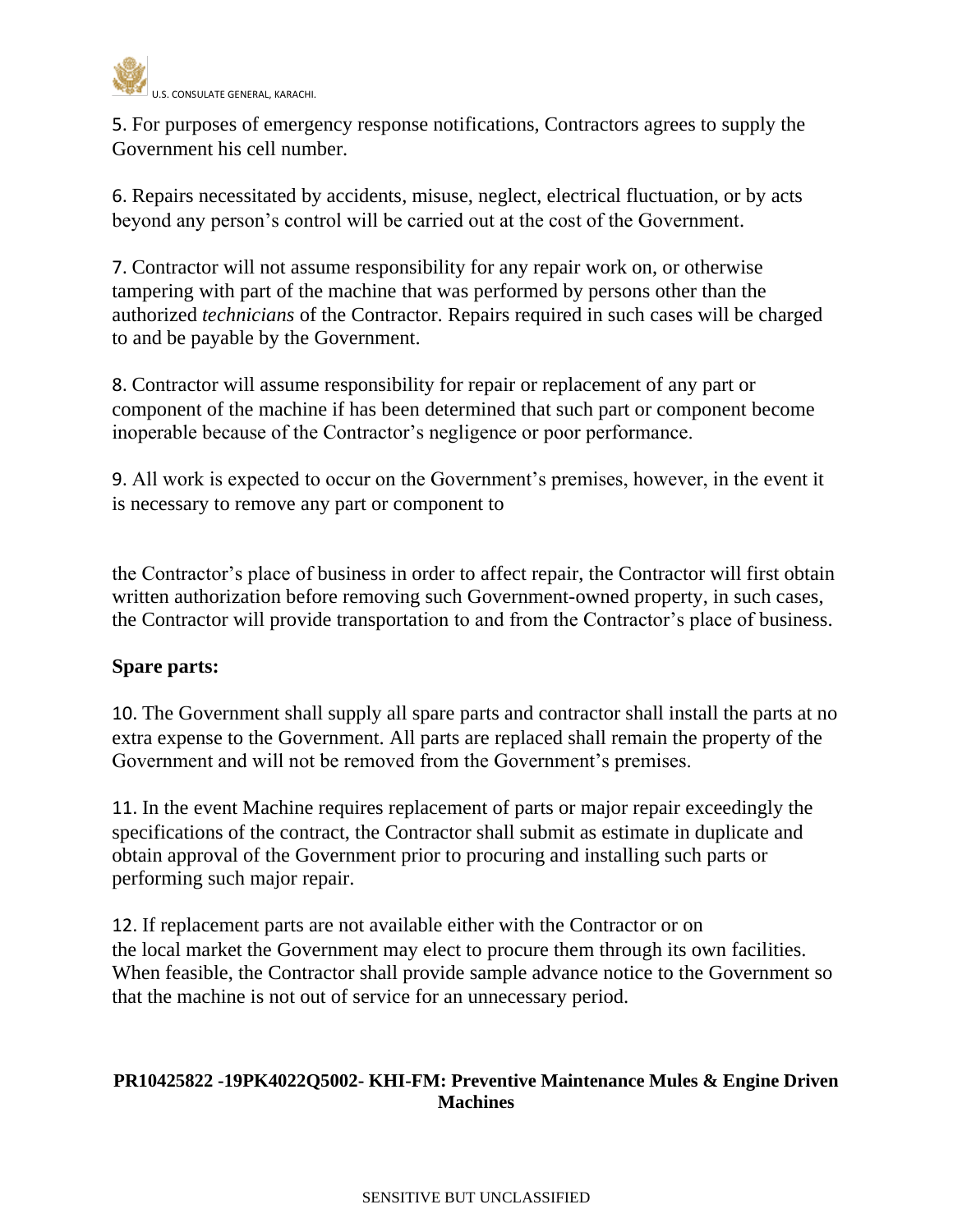

### **PRICING:**

**2.1 base Year-** The Contractor shall provide the services shown below for the base period of the contract, starting on the date stated in the Notice to Proceed:

| Line | Description                      | Price Per |           | Total |
|------|----------------------------------|-----------|-----------|-------|
| Item |                                  | month     |           |       |
|      | <b>Preventive Maintenance</b>    |           |           |       |
|      | <b>Mules &amp; Engine Driven</b> |           |           |       |
|      | <b>Machines as Per List of</b>   |           | 12 months |       |
|      | <b>Equipments</b>                |           |           |       |
|      |                                  |           |           |       |

**2.2 Option Year 1 - The Contractor shall provide the services shown below for the base period of the contract, starting on the date stated in the Notice to Proceed:**

| Line<br><b>Item</b> | <b>Description</b>                                                                                                       | <b>Price Per</b><br>month | U/I       | <b>Total</b> |
|---------------------|--------------------------------------------------------------------------------------------------------------------------|---------------------------|-----------|--------------|
|                     | <b>Preventive Maintenance</b><br><b>Mules &amp; Engine Driven</b><br><b>Machines as Per List of</b><br><b>Equipments</b> |                           | 12 months |              |

**2.3 Option Year 2 - The Contractor shall provide the services shown below for the base period of the contract, starting on the date stated in the Notice to Proceed:**

| Line        | <b>Description</b>               | <b>Price Per</b> |           | <b>Total</b> |
|-------------|----------------------------------|------------------|-----------|--------------|
| <b>Item</b> |                                  | month            | U/I       |              |
|             | <b>Preventive Maintenance</b>    |                  |           |              |
|             | <b>Mules &amp; Engine Driven</b> |                  |           |              |
|             | <b>Machines as Per List of</b>   |                  | 12 months |              |
|             | <b>Equipments</b>                |                  |           |              |
|             |                                  |                  |           |              |
|             |                                  |                  |           |              |

### **PR10425822 -19PK4022Q5002- KHI-FM: Preventive Maintenance Mules & Engine Driven Machines**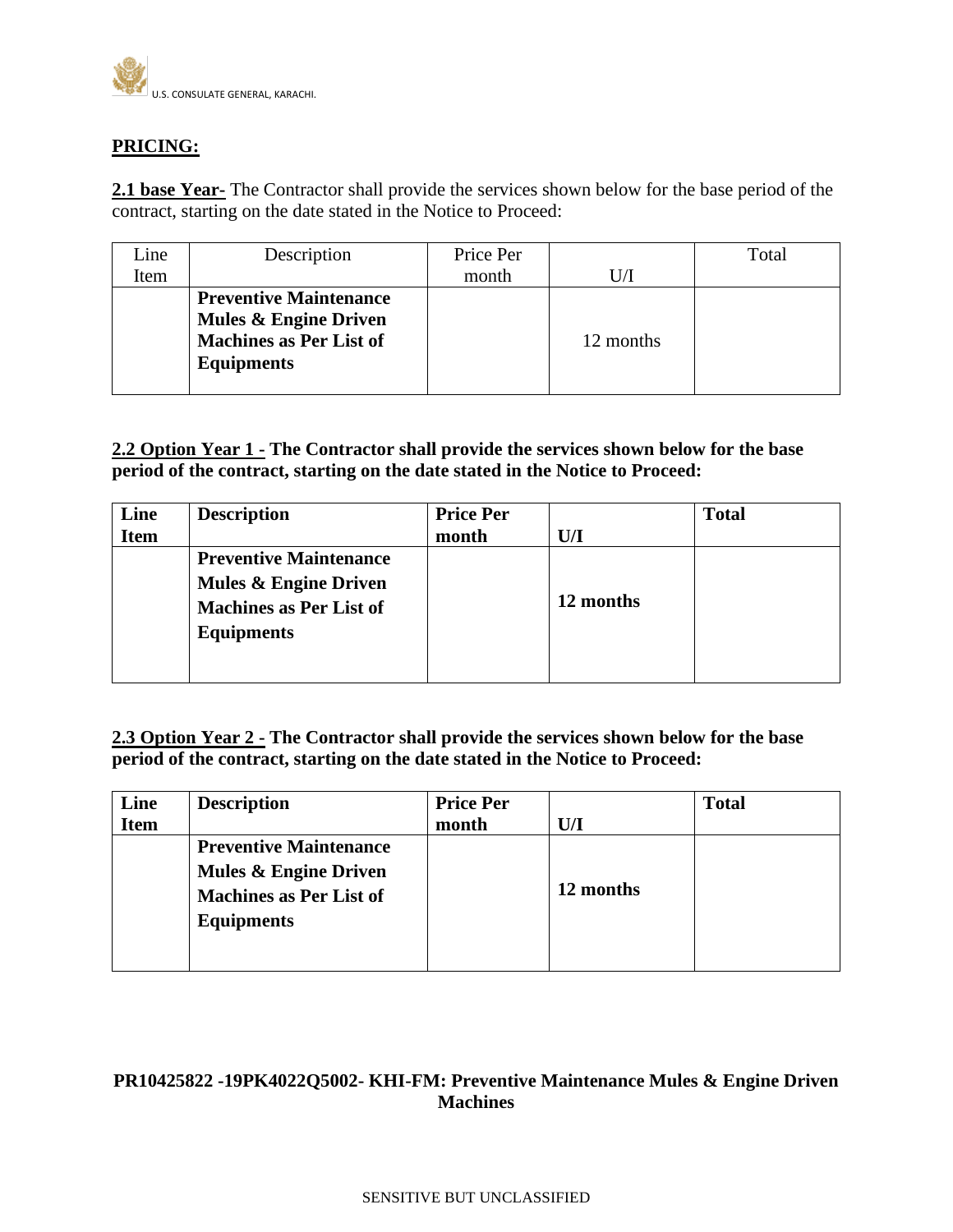

### **2.4 Option Year 3 - The Contractor shall provide the services shown below for the base period of the contract, starting on the date stated in the Notice to Proceed:**

| Line        | <b>Description</b>             | <b>Price Per</b> |           | <b>Total</b> |
|-------------|--------------------------------|------------------|-----------|--------------|
| <b>Item</b> |                                | month            | U/I       |              |
|             | <b>Preventive Maintenance</b>  |                  |           |              |
|             | Mules & Engine Driven          |                  |           |              |
|             | <b>Machines as Per List of</b> |                  | 12 months |              |
|             | <b>Equipments</b>              |                  |           |              |
|             |                                |                  |           |              |
|             |                                |                  |           |              |

**2.2 Option Year 4 - The Contractor shall provide the services shown below for the base period of the contract, starting on the date stated in the Notice to Proceed:**

| Line        | <b>Description</b>                                                                                            | <b>Price Per</b> |           | <b>Total</b> |
|-------------|---------------------------------------------------------------------------------------------------------------|------------------|-----------|--------------|
| <b>Item</b> |                                                                                                               | month            | U/I       |              |
|             | <b>Preventive Maintenance</b><br>Mules & Engine Driven<br><b>Machines as Per List of</b><br><b>Equipments</b> |                  | 12 months |              |

| <b>Base Year Total</b>                                |            |
|-------------------------------------------------------|------------|
| 2022 (Jan-Dec)                                        | <b>PKR</b> |
| <b>Option Year 1Total</b>                             |            |
| 2023 (Jan -Dec)                                       | <b>PKR</b> |
| <b>Option Year 2 Total</b>                            |            |
| 2024 (Jan -Dec)                                       | <b>PKR</b> |
| <b>Option Year 3 Total</b>                            |            |
| 2025 (Jan -Dec)                                       | <b>PKR</b> |
| <b>Option Year 4 Total</b>                            |            |
| 2026 (Jan -Dec)                                       | <b>PKR</b> |
| <b>Grand Total of Base year plus All Option Years</b> |            |
|                                                       |            |

## **PR10425822 -19PK4022Q5002- KHI-FM: Preventive Maintenance Mules & Engine Driven Machines**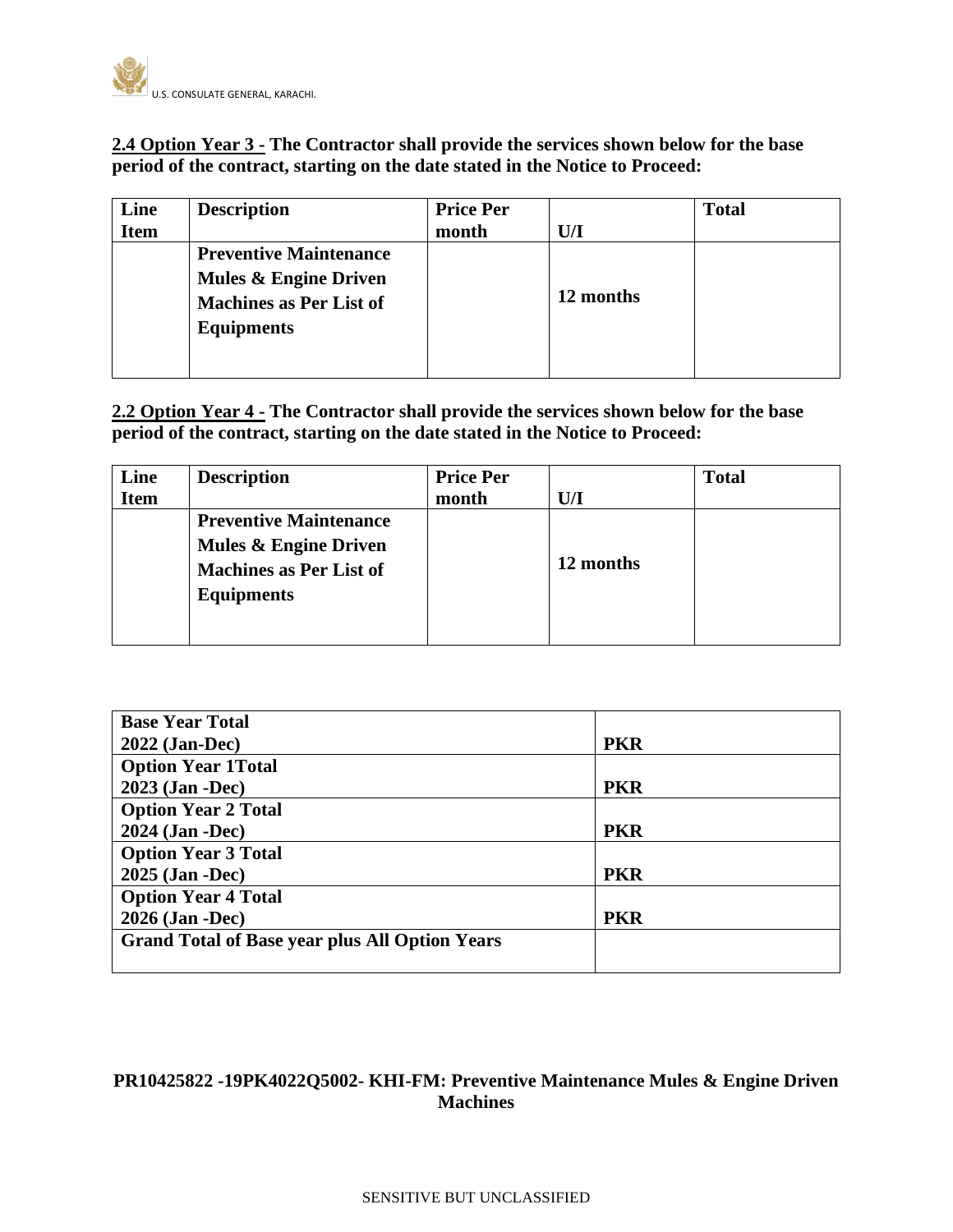

# 3.0 NOTICE TO PROCEED

After contract award and submission of acceptable insurance certificates and copies of all applicable licenses and permits, the Contracting Officer will issue a Notice to Proceed. The Notice to Proceed will establish a date (a minimum of ten (10) days from date of contract award unless the Contractor agrees to an earlier date) on which performance shall start**.**

### 4.0 DOSAR 652.216-71 PRICE ADJUSTMENT (AUG 1999)

(a) The contract price may be increased or decreased in actual costs of direct service labor which result directly from laws enacted and effective during the term of this contract by the Pakistan Government. Direct service labor costs include only the costs of wages and direct benefits (such as social security, health insurance, unemployment compensation insurance) paid to or incurred for the direct benefit of personnel performing services under one of the contract line items listed in Section of this contract. Price adjustments will include only changes in direct service labor costs incurred in order to comply with the requirements of the law. No adjustment will be made under this clause with respect to labor costs of personnel not performing direct service labor under the categories of Section nor for overhead, profit, general and administrative (G&A) costs, taxes or any other costs whatsoever (b) For the contracting officer to consider any request for adjustment, the Contractor shall demonstrate in writing:

(1) That the change in the law occurred during the term of this contract and subsequent to the award date of this contract; and,

(2) That the change in the law could not have been reasonably anticipated prior to contract award; and,

(3) How the change in the law directly affects the Contractor's costs under this contract.

(c) The Contractor shall present data that clearly supports any request for adjustment. This data shall be submitted no later than 30 calendar days after the changes in the law have been made public. This data shall include, but not be limited to, the following: (1) The calculation of the amount of adjustment requested; and,

(2) Documentation which identifies and provides the appropriate portions of the text of the particular law from which the request is derived.

(d) In order to establish the change between the requested adjusted rate and the original rate, the Contractor shall support the appropriate data and composition of the original rate and the requested adjusted rate. This shall include details regarding specific hourly rates paid to individual employees. For contracts paid in U.S. dollars, the Contractor's request

### **PR10425822 -19PK4022Q5002- KHI-FM: Preventive Maintenance Mules & Engine Driven Machines**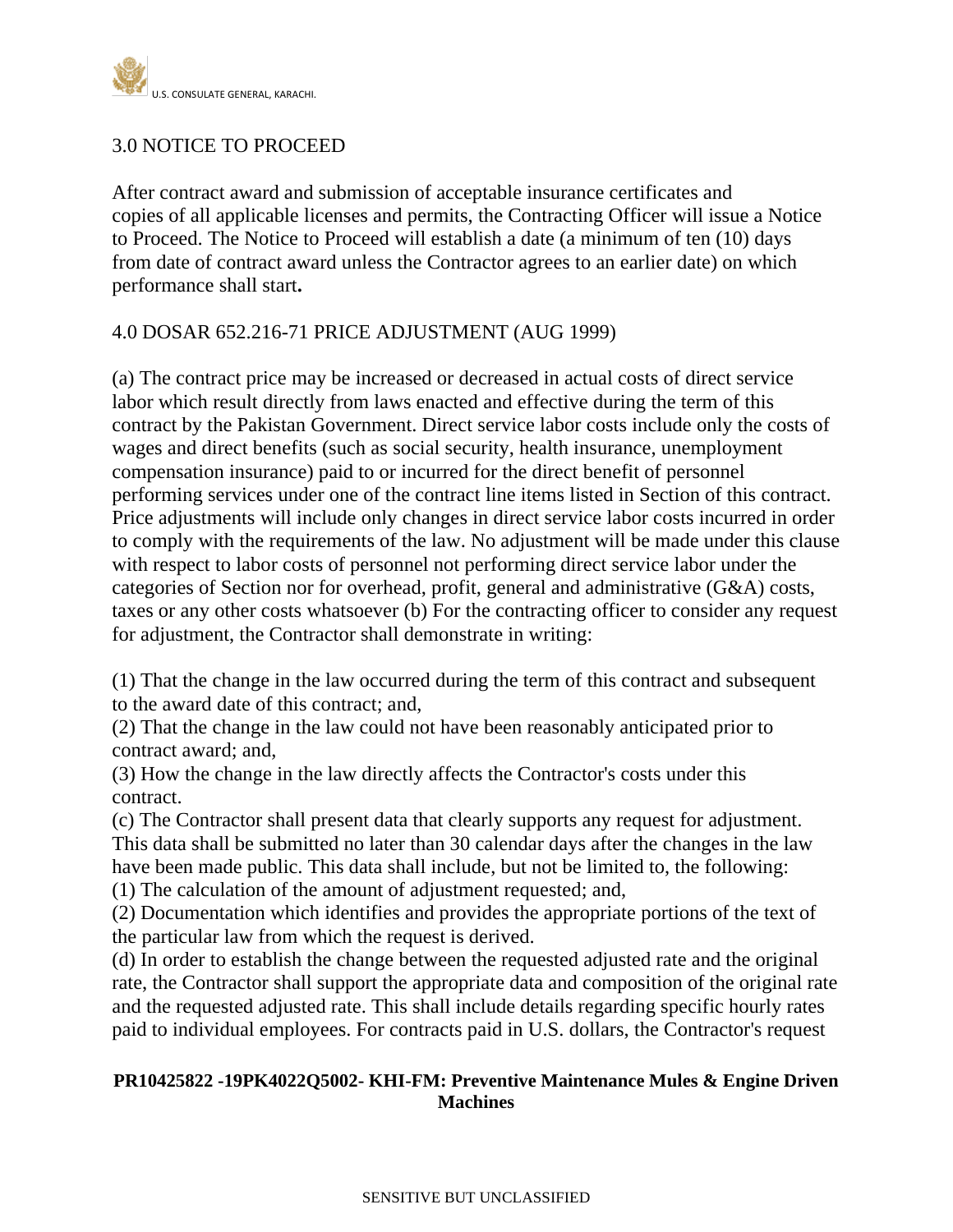

for price adjustment shall present data reflecting:

(1) The exchange rate in effect on the date of the Contractor's proposal that was accepted for the basic contract; and

(2) The current exchange rate and its effect on payment of workers in local currency. The allowable adjustment shall be limited to the extent to which increases in direct service labor costs due to host country law changes are not offset by exchange rate gains.

(e) Only direct cost changes mandated by enacted laws shall be considered for adjustment under this contract. Changes for purposes of maintaining parity of pay between employees at the minimum mandated levels and employees already paid at levels above the newly mandated minimums shall not be considered. Therefore, if the Contractor elects to increase payments to employees who are already being paid at or above the mandated amounts, such increased costs shall be borne solely by the Contractor and shall not be justification for an increase in the hourly and monthly rates under this contract.

(f) Any request for adjustment shall be presented by signature of an officer or general partner of the Contractor having overall responsibility for the conduct of the Contractor's affairs.

(g) No adjustment shall be made to the contract price that relates to any indirect, overhead, or fixed costs, profit or fee. Only the changes in direct service labor wages (and any benefits based directly on wages) shall be considered by the U.S. Government as basis for contract price changes.

(h) No request by the Contractor for an adjustment under this clause shall be allowed if asserted after final payment has been made under this contract.

(i) This clause shall only apply to laws enacted by the **Pakistan** *Government* meeting the criterion set forth above in paragraph (b). No adjustments shall be made due to currency fluctuations in exchange rates.

## 9.0 INSURANCE REQUIREMENTS

9.1 Personal Injury, Property Loss or Damage (Liability). The Contractor assumes absolute responsibility and liability for any and all personal injuries or death and property damage or losses suffered due to negligence of the Contractor's personnel in the performance of this contract

The Contractor's assumption of absolute liability is independent of any insurance

### **PR10425822 -19PK4022Q5002- KHI-FM: Preventive Maintenance Mules & Engine Driven Machines**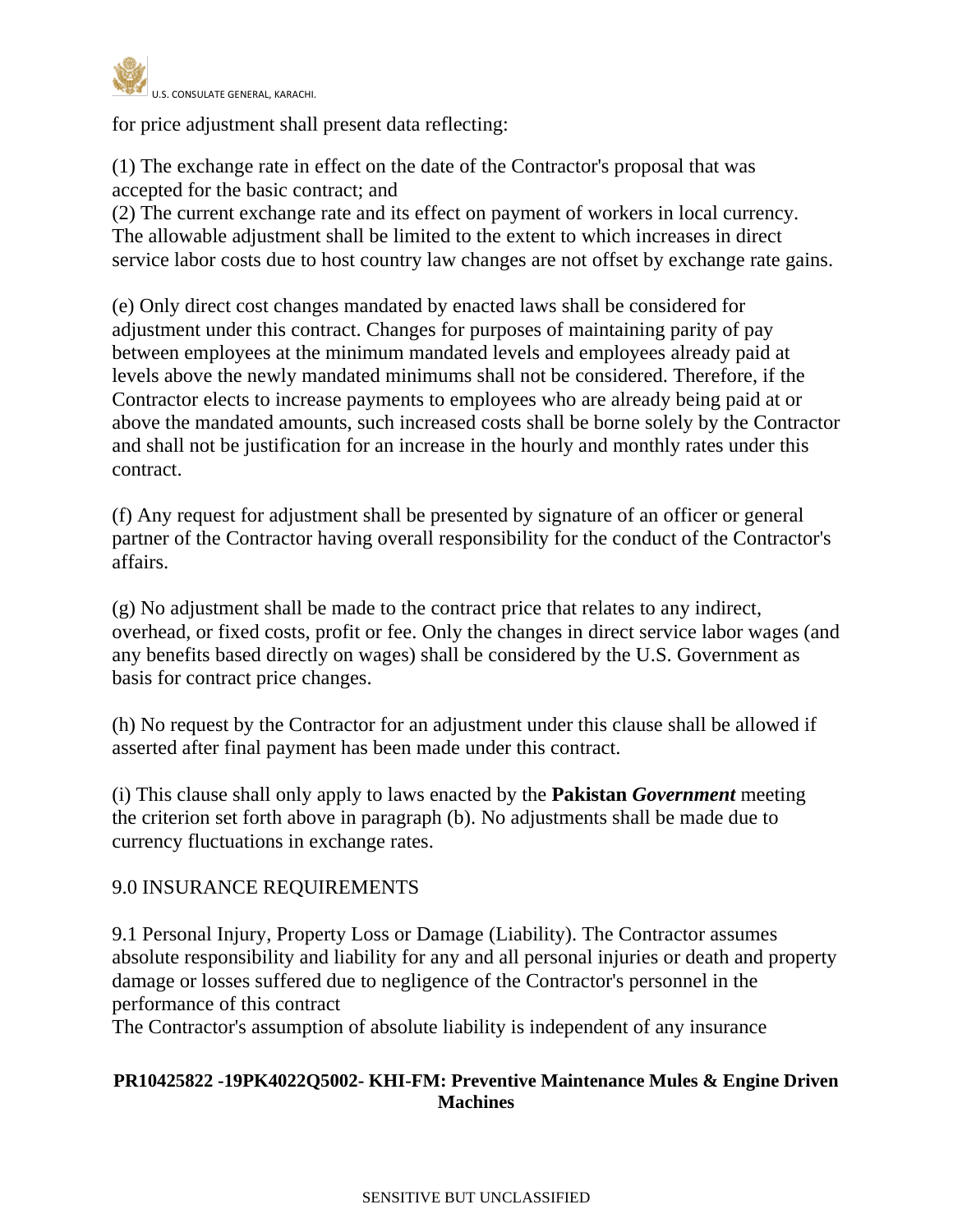

policies.

9.2 Insurance. The Contractor, at its own expense, shall provide and maintain during the entire period of performance of this contract, whatever insurance is legally necessary. The Contractor shall carry the following minimum insurance: Comprehensive General Liability

Bodily Injury 50,000 PKR per occurrence 250,000 PKR cumulative Property Damage 50,000 PKR per occurrence 250,000 PKR cumulative

PR9849740-19PK4021C5004- KHI-FM: Maintenance Services of Gensets at Frere Compound SENSITIVE BUT UNCLASSIFIED

9.3 Worker's Compensation Insurance. The Contractor agrees to provide all employees with worker's compensation benefits as required by the laws of either the country in which the employees are working or the employee's native country, whichever offers greater benefits, following FAR 52.228-4 "Worker's Compensation and War-Hazard Insurance Overseas".

10.0 Permits.

The Contractor shall maintain in full force and effect all permits, licenses, and appointments required for the prosecution of work under this contract at no additional cost to the

Government. The Contractor shall obtain these permits, licenses, and appointments in compliance with host country laws.

11.0 LOCAL LAW REGISTRATION

If the local law or decree requires that one or both parties to the contract register the contract with the designated authorities to ensure compliance with this law or decree, the entire

burden of this registration shall rest upon the Contractor. Any local or other taxes which may be

assessed against the contract shall be payable by the Contractor without Government reimbursement.

12.0 GOVERNMENT FURNISHED PROPERTY/EQUIPMENT

The Contractor shall physically inventory all Government furnished property in its possession. Physical inventories consist of sighting, tagging or marking, describing, recording,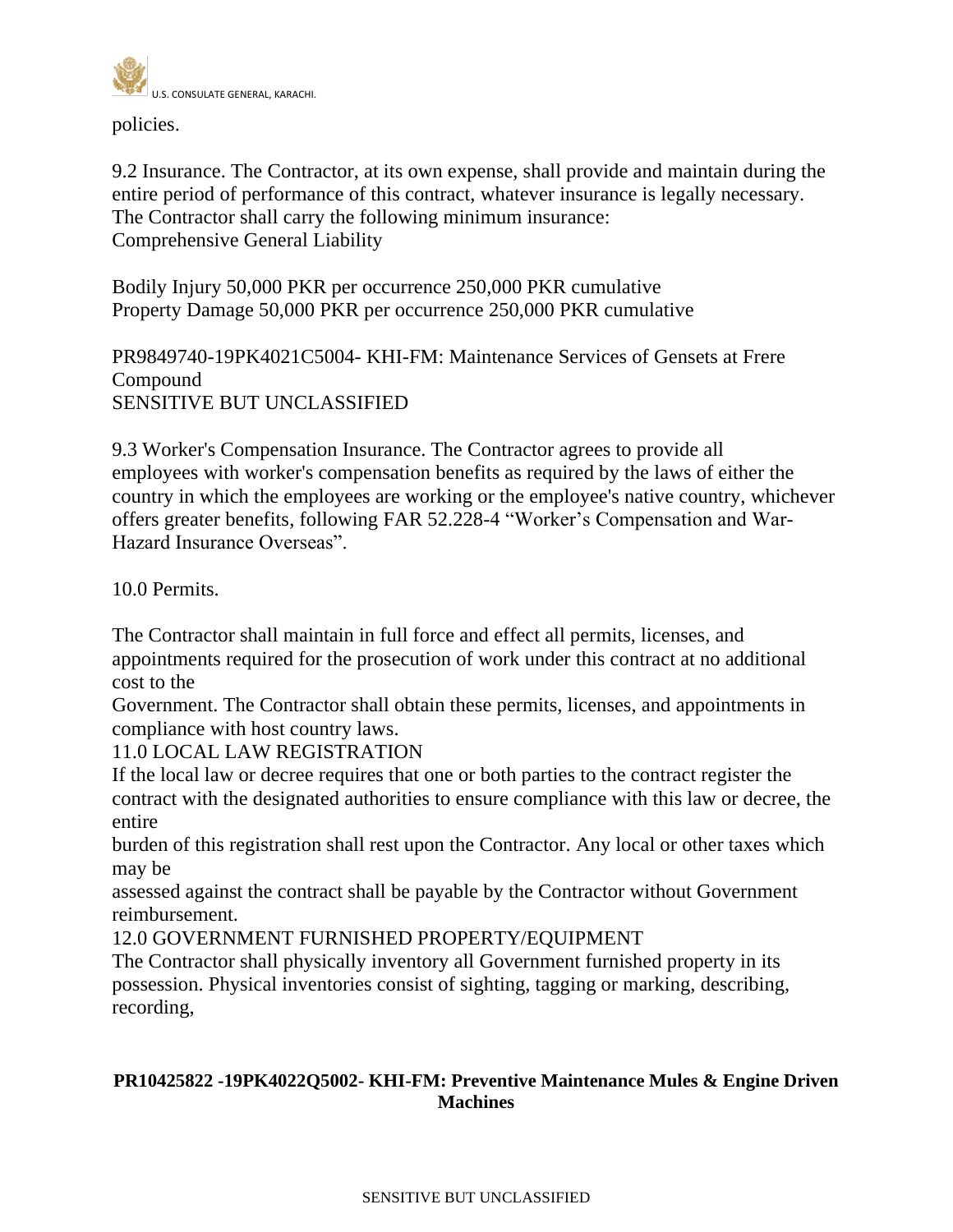

reporting, and reconciling the property with written records. The Contractor shall conduct these

physical inventories **annually** during the contract and at the completion or termination of the

contract, as directed by the COR. Unless approved in advance by the Contracting Officer, personnel other than those who maintain the property records or who have custody of the property shall conduct the inventory.

13.0 QUALITY ASSURANCE AND SURVEILLANCE PLAN (QASP).

13.1 Plan. This plan is designed to provide an effective surveillance method to promote effective Contractor performance. The QASP provides a method for the **Contracting** 

Officer's Representative (COR) to monitor Contractor performance, advise the Contractor of

unsatisfactory performance, and notify the Contracting Officer of continued unsatisfactory

performance. The Contractor, not the Government, is responsible for management and quality

control to meet the terms of the contract. The role of the Government is to conduct quality

assurance to ensure that contract standards are achieved.

| <b>Performance Objective</b>                                                                                 | <b>PWS Para</b> | <b>Performance Threshold</b>                                                                                        |
|--------------------------------------------------------------------------------------------------------------|-----------------|---------------------------------------------------------------------------------------------------------------------|
| Services.<br>Performs all elevator<br>services<br>set forth in the<br>performance work<br>statement<br>(PWS) | 1 thru $11$     | All required services are<br>performed and no more<br>than one<br>$(1)$ customer complaint is<br>received per month |

13.2 Surveillance. The COR will receive and document all complaints from Government personnel regarding the services provided. If appropriate, the COR will send the complaints to the Contractor for corrective action.

13.3 Standard. The performance standard is that the Government receives no more than one (1) customer complaint per month. The COR shall notify the Contracting Officer of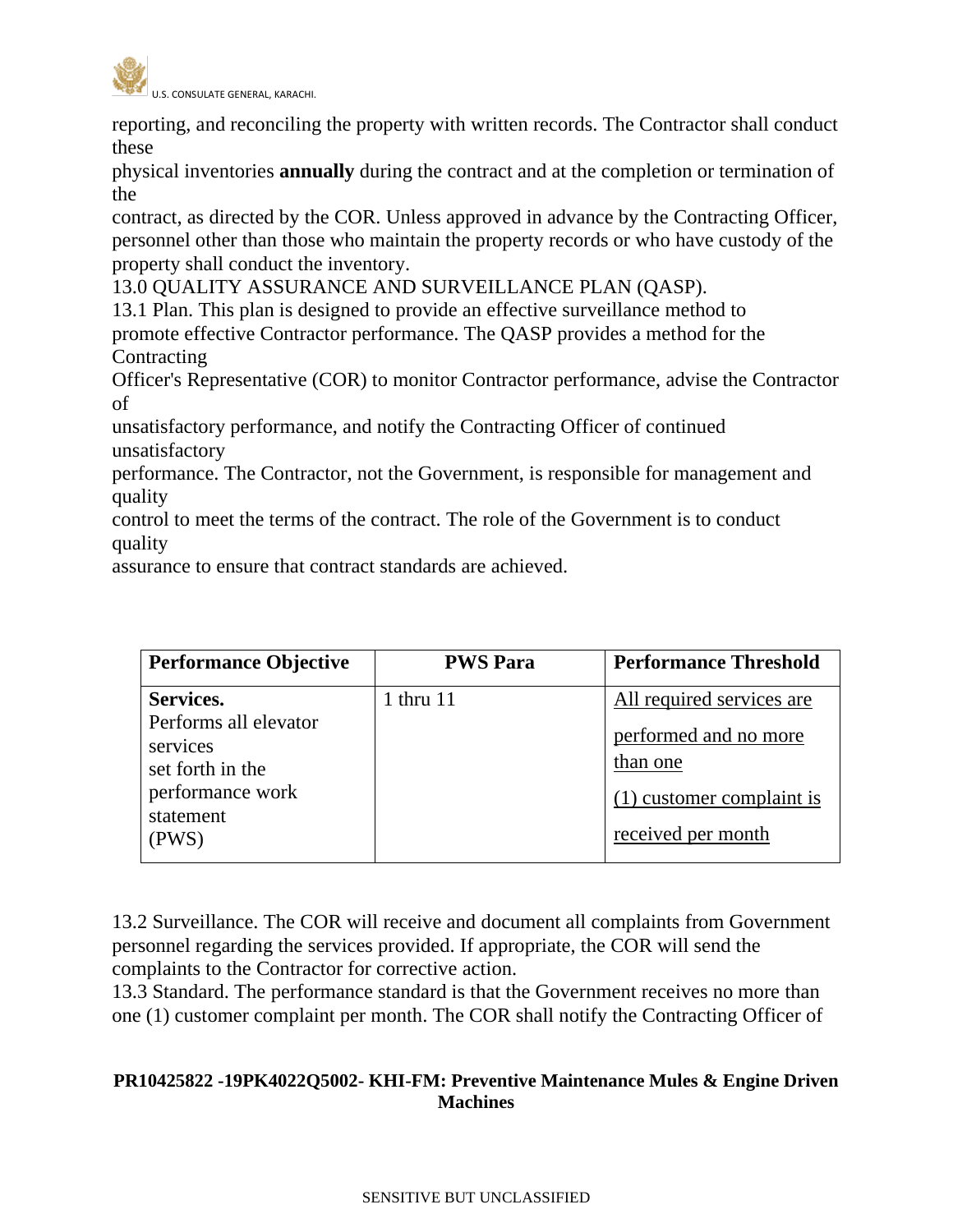

the complaints so that the Contracting Officer may take appropriate action to enforce the inspection clause (FAR 52.212-4, Contract Terms and Conditions-Commercial Items), if any of the services exceed the standard.

13.4. Procedures.

13.4.1 If any Government personnel observe unacceptable services, either incomplete work or required services not being performed they should immediately contact the COR.

13.4.2 The COR will complete appropriate documentation to record the complaint.

13.4.3 If the COR determines the complaint is invalid, the COR will advise the complainant. The COR will retain the annotated copy of the written complaint for his/her files.

13.4.4 If the COR determines the complaint is valid, the COR will inform the Contractor and give the Contractor additional time to correct the defect, if additional time is available. The COR shall determine how much time is reasonable.

13.4.5 The COR shall, as a minimum, orally notify the Contractor of any valid complaints.

13.4.6 If the Contractor disagrees with the complaint after investigation of the site and challenges the validity of the complaint, the Contractor will notify the COR.

The COR will review the matter to determine the validity of the complaint. 13.4.7 The COR will consider complaints as resolved unless notified otherwise by the complainant.

13.4.8 Repeat customer complaints are not permitted for any services. If a repeat customer complaint is received for the same deficiency during the service period,

the COR will contact the Contracting Officer for appropriate action under the Inspection clause.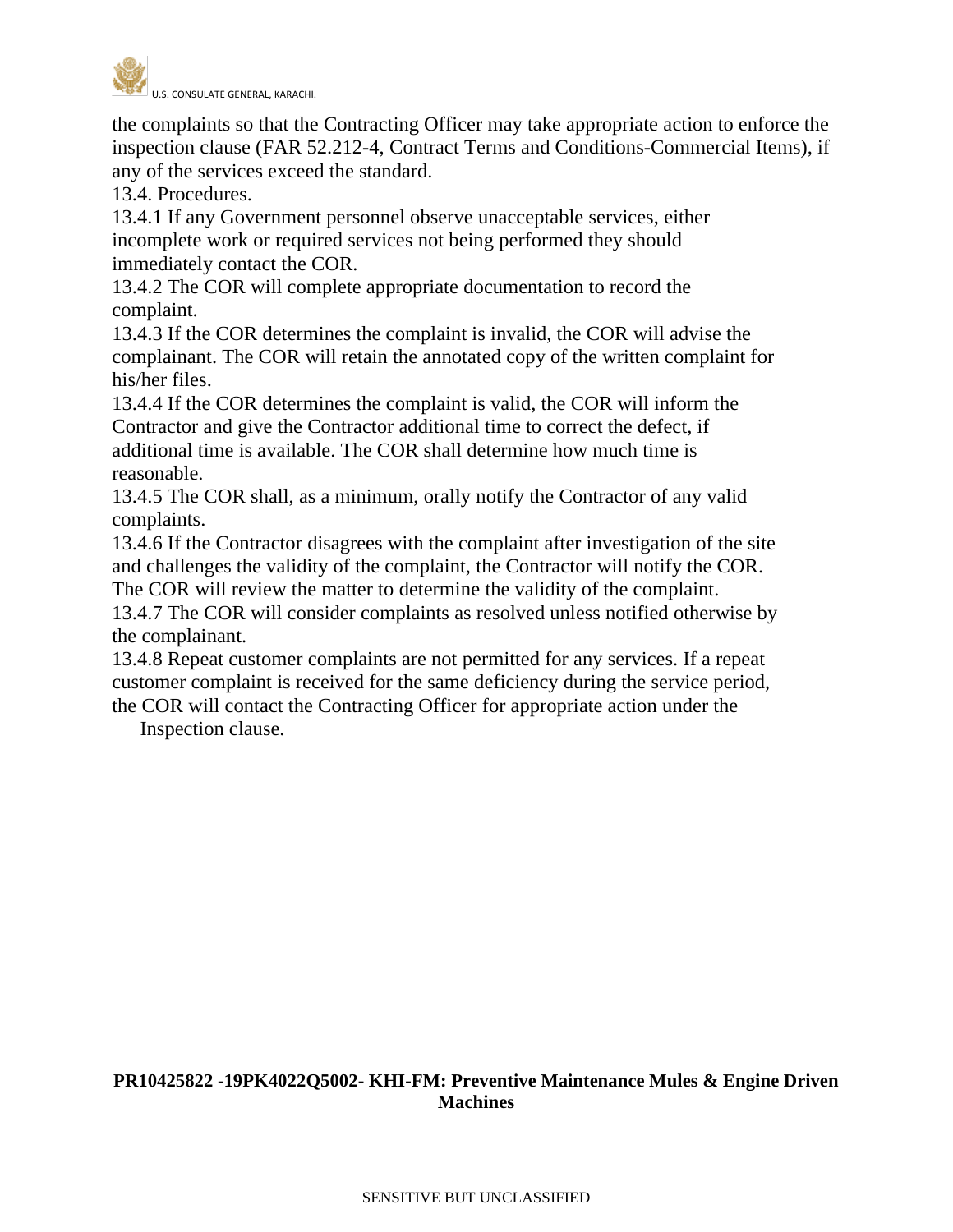

# SECTION 2 - CONTRACT CLAUSES

# FAR 52.212-4 CONTRACT TERMS AND CONDITIONS – COMMERCIAL ITEMS (MAY 2014), is incorporated by reference (see SF-1449, Block 27A)

The following FAR clause(s) is/are provided in full text:

52.212-5 CONTRACT TERMS AND CONDITIONS REQUIRED TO IMPLEMENT STATUTES OR EXECUTIVE ORDERS—COMMERCIAL ITEMS (OCT 2014)

(a) The Contractor shall comply with the following Federal Acquisition Regulation (FAR) clauses, which are incorporated in this contract by reference, to implement provisions of law or Executive orders applicable to acquisitions of commercial items:

(1) [52.222-50,](http://acquisition.gov/far/current/html/52_222.html#wp1151848) Combating Trafficking in Persons (Feb 2009) (22 [U.S.C. 7104\(g\)\)](http://uscode.house.gov/).

 $\Delta$ lternate I (Aug 2007) of [52.222-50](http://acquisition.gov/far/current/html/52_222.html#wp1151848) (22 [U.S.C. 7104\(g\)\)](http://uscode.house.gov/).

(2) [52.233-3,](http://acquisition.gov/far/current/html/52_233_240.html#wp1113329) Protest After Award (Aug 1996) (31 [U.S.C.](http://uscode.house.gov/uscode-cgi/fastweb.exe?getdoc+uscview+t29t32+1665+30++%2831%29%20%20AND%20%28%2831%29%20ADJ%20USC%29%3ACITE%20%20%20%20%20%20%20%20%20) 3553).

(3) [52.233-4,](http://acquisition.gov/far/current/html/52_233_240.html#wp1113344) Applicable Law for Breach of Contract Claim (Oct 2004)"(Public Laws 108-77 and 108-78 [\(19 U.S.C. 3805 note\)](http://uscode.house.gov/)).

(b) The Contractor shall comply with the FAR clauses in this paragraph (b) that the Contracting Officer has indicated as being incorporated in this contract by reference to implement provisions of law or Executive orders applicable to acquisitions of commercial items:

 $X(1)$  [52.203-6,](http://acquisition.gov/far/current/html/52_200_206.html#wp1137622) Restrictions on Subcontractor Sales to the Government (Sept 2006), with Alternate I (Oct 1995) (41 [U.S.C.](http://uscode.house.gov/) 4704 and 10 [U.S.C.](http://uscode.house.gov/) 2402).

 $(2)$  [52.203-13,](http://acquisition.gov/far/current/html/52_200_206.html#wp1141983) Contractor Code of Business Ethics and Conduct (Apr 2010) (41) [U.S.C. 3509\)](http://uscode.house.gov/)).

\_\_ (3) [52.203-15,](http://acquisition.gov/far/current/html/52_200_206.html#wp1144881) Whistleblower Protections under the American Recovery and Reinvestment Act of 2009 (June 2010) (Section 1553 of Pub. L. 111-5). (Applies to

## **PR10425822 -19PK4022Q5002- KHI-FM: Preventive Maintenance Mules & Engine Driven Machines**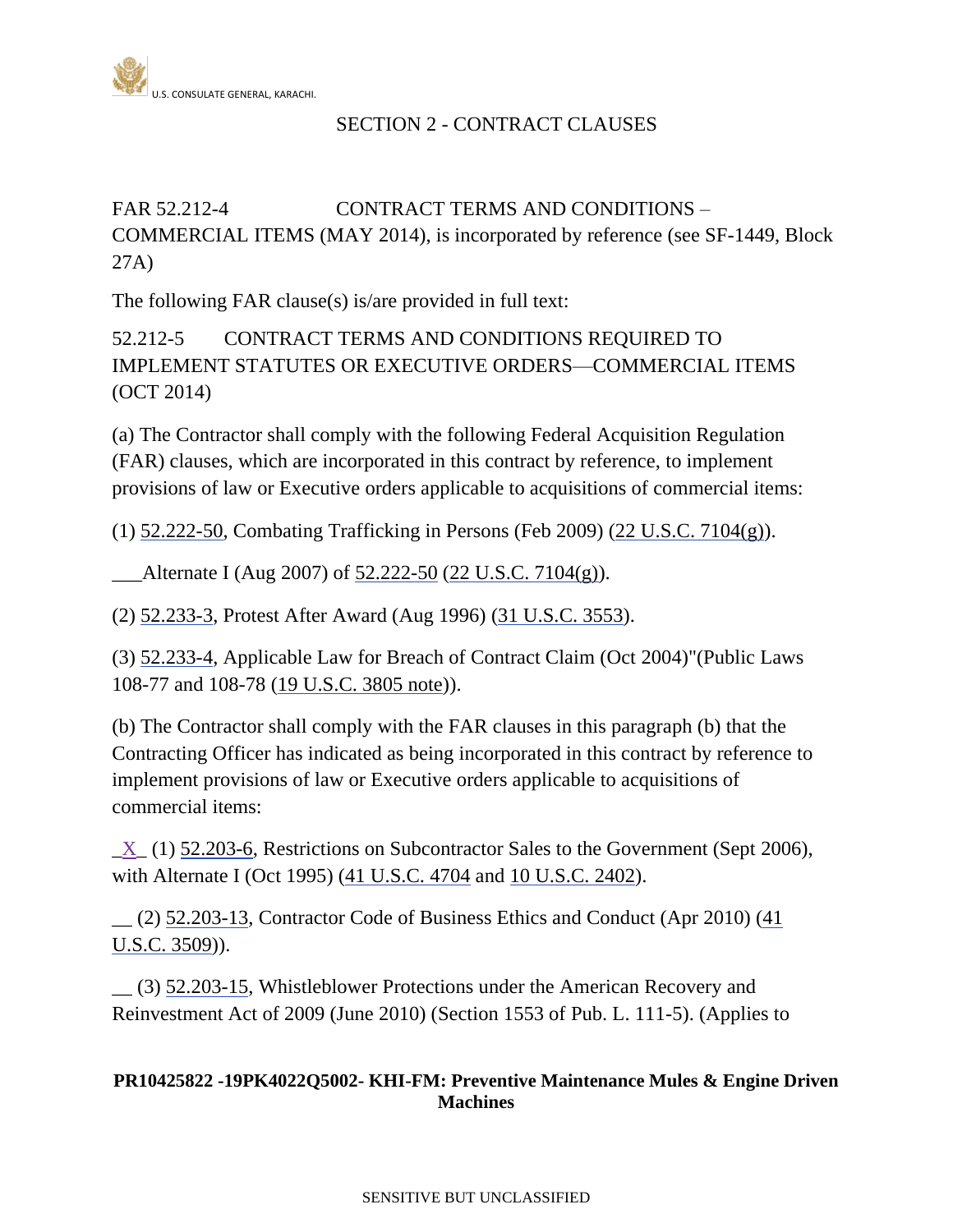

contracts funded by the American Recovery and Reinvestment Act of 2009.)

 $\underline{X}$  (4) [52.204-10,](http://acquisition.gov/far/current/html/52_200_206.html#wp1141649) Reporting Executive Compensation and First-Tier Subcontract Awards (Jul 2013) (Pub. L. 109-282) [\(31 U.S.C. 6101 note\)](http://uscode.house.gov/).

 $\qquad$  (5) [Reserved].

\_\_ (6) [52.204-14,](http://acquisition.gov/far/current/html/52_200_206.html#wp1151163) Service Contract Reporting Requirements (Jan 2014) (Pub. L. 111-117, section 743 of Div. C).

\_\_ (7) [52.204-15,](http://acquisition.gov/far/current/html/52_200_206.html#wp1151299) Service Contract Reporting Requirements for Indefinite-Delivery Contracts (Jan 2014) (Pub. L. 111-117, section 743 of Div. C).

 $X_ (8)$  [52.209-6,](http://acquisition.gov/far/current/html/52_207_211.html#wp1140926) Protecting the Government's Interest When Subcontracting with Contractors Debarred, Suspended, or Proposed for Debarment. (Aug 2013) (31 U.S.C. 6101 note).

\_\_ (9) [52.209-9,](http://acquisition.gov/far/current/html/52_207_211.html#wp1145644) Updates of Publicly Available Information Regarding Responsibility Matters (Jul 2013) (41 U.S.C. 2313).

\_\_ (10) [52.209-10,](http://acquisition.gov/far/current/html/52_207_211.html#wp1146366) Prohibition on Contracting with Inverted Domestic Corporations (May 2012) (section 738 of Division C of Pub. L. 112-74, section 740 of Division C of Pub. L. 111-117, section 743 of Division D of Pub. L. 111-8, and section 745 of Division D of Pub. L. 110-161).

 $(11)(i)$  [52.219-3,](http://acquisition.gov/far/current/html/52_217_221.html#wp1135955) Notice of HUBZone Set-Aside or Sole-Source Award (Nov 2011) (15 [U.S.C.](http://uscode.house.gov/uscode-cgi/fastweb.exe?getdoc+uscview+t13t16+492+90++%2815%29%20%20AND%20%28%2815%29%20ADJ%20USC%29%3ACITE%20%20%20%20%20%20%20%20%20) 657a).

 $\frac{1}{2}$  (ii) Alternate I (Nov 2011) of [52.219-3.](http://acquisition.gov/far/current/html/52_217_221.html#wp1135955)

\_\_ (12)(i) [52.219-4,](http://acquisition.gov/far/current/html/52_217_221.html#wp1135970) Notice of Price Evaluation Preference for HUBZone Small Business Concerns (Oct 2014) (if the offeror elects to waive the preference, it shall so indicate in its offer) (15 [U.S.C.](http://uscode.house.gov/uscode-cgi/fastweb.exe?getdoc+uscview+t13t16+492+90++%2815%29%20%20AND%20%28%2815%29%20ADJ%20USC%29%3ACITE%20%20%20%20%20%20%20%20%20) 657a).

\_\_ (ii) Alternate I (Jan 2011) of [52.219-4.](http://acquisition.gov/far/current/html/52_217_221.html#wp1135970)

 $(13)$  [Reserved]

 $(14)(i)$  [52.219-6,](http://acquisition.gov/far/current/html/52_217_221.html#wp1136004) Notice of Total Small Business Set-Aside (Nov 2011) (15 [U.S.C.](http://uscode.house.gov/uscode-cgi/fastweb.exe?getdoc+uscview+t13t16+492+90++%2815%29%20%20AND%20%28%2815%29%20ADJ%20USC%29%3ACITE%20%20%20%20%20%20%20%20%20) 644).

### **PR10425822 -19PK4022Q5002- KHI-FM: Preventive Maintenance Mules & Engine Driven Machines**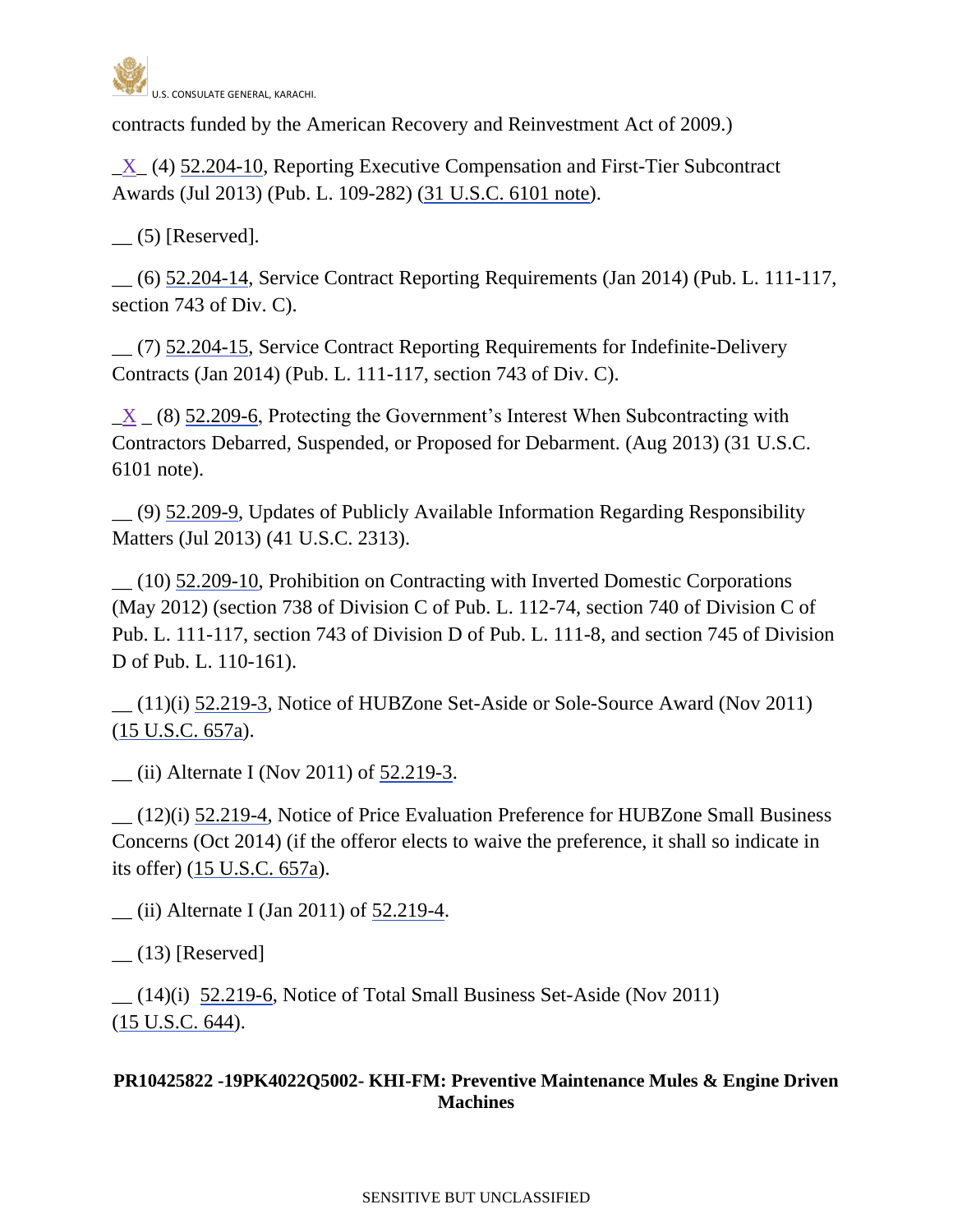

 $(i)$  Alternate I (Nov 2011).

 $\frac{1}{2}$  (iii) Alternate II (Nov 2011).

 $(15)(i)$  [52.219-7,](http://acquisition.gov/far/current/html/52_217_221.html#wp1136017) Notice of Partial Small Business Set-Aside (June 2003) (15 [U.S.C.](http://uscode.house.gov/uscode-cgi/fastweb.exe?getdoc+uscview+t13t16+492+90++%2815%29%20%20AND%20%28%2815%29%20ADJ%20USC%29%3ACITE%20%20%20%20%20%20%20%20%20) 644).

\_\_ (ii) Alternate I (Oct 1995) of [52.219-7.](http://acquisition.gov/far/current/html/52_217_221.html#wp1136017)

\_\_ (iii) Alternate II (Mar 2004) of [52.219-7.](http://acquisition.gov/far/current/html/52_217_221.html#wp1136017)

\_\_ (16) [52.219-8,](http://acquisition.gov/far/current/html/52_217_221.html#wp1136032) Utilization of Small Business Concerns (Oct 2014)  $(15 \text{ U.S.C. } 637\text{ (d)}(2) \text{ and } (3)).$ 

 $(17)(i)$  [52.219-9,](http://acquisition.gov/far/current/html/52_217_221.html#wp1136058) Small Business Subcontracting Plan (Oct 2014)  $(15 \text{ U.S.C. } 637\text{ (d)}\text{/(4)}).$ 

\_\_ (ii) Alternate I (Oct 2001) of [52.219-9.](http://acquisition.gov/far/current/html/52_217_221.html#wp1136058)

\_\_ (iii) Alternate II (Oct 2001) of [52.219-9.](http://acquisition.gov/far/current/html/52_217_221.html#wp1136058)

\_\_ (iv) Alternate III (Oct 2014) of [52.219-9.](http://acquisition.gov/far/current/html/52_217_221.html#wp1136058)

 $(18)$  [52.219-13,](http://acquisition.gov/far/current/html/52_217_221.html#wp1136174) Notice of Set-Aside of Orders (Nov 2011)[\(15 U.S.C. 644\(r\)\)](http://uscode.house.gov/).

\_\_ (19) [52.219-14,](http://acquisition.gov/far/current/html/52_217_221.html#wp1136175) Limitations on Subcontracting (Nov 2011) (15 U.S.C. [637\(a\)\(14\)\)](http://uscode.house.gov/uscode-cgi/fastweb.exe?getdoc+uscview+t13t16+492+90++%2815%29%20%20AND%20%28%2815%29%20ADJ%20USC%29%3ACITE%20%20%20%20%20%20%20%20%20).

\_\_ (20) [52.219-16,](http://acquisition.gov/far/current/html/52_217_221.html#wp1136186) Liquidated Damages—Subcon-tracting Plan (Jan 1999) (15 [U.S.C.](http://uscode.house.gov/uscode-cgi/fastweb.exe?getdoc+uscview+t13t16+492+90++%2815%29%20%20AND%20%28%2815%29%20ADJ%20USC%29%3ACITE%20%20%20%20%20%20%20%20%20)   $637(d)(4)(F)(i)$ ).

\_\_ (21) [52.219-27,](http://acquisition.gov/far/current/html/52_217_221.html#wp1136387) Notice of Service-Disabled Veteran-Owned Small Business Set-Aside (Nov 2011) (15 [U.S.C. 657 f\)](http://uscode.house.gov/uscode-cgi/fastweb.exe?getdoc+uscview+t13t16+492+90++%2815%29%20%20AND%20%28%2815%29%20ADJ%20USC%29%3ACITE%20%20%20%20%20%20%20%20%20).

\_\_ (22) [52.219-28,](http://acquisition.gov/far/current/html/52_217_221.html#wp1139913) Post Award Small Business Program Representation (Jul 2013)  $(15 \text{ U.S.C. } 632(a)(2))$ .

\_\_ (23) [52.219-29,](http://acquisition.gov/far/current/html/52_217_221.html#wp1144950) Notice of Set-Aside for Economically Disadvantaged Women-Owned Small Business (EDWOSB) Concerns (Jul 2013) [\(15 U.S.C. 637\(m\)\)](http://uscode.house.gov/).

\_\_ (24) [52.219-30,](http://acquisition.gov/far/current/html/52_217_221.html#wp1144420) Notice of Set-Aside for Women-Owned Small Business (WOSB)

**PR10425822 -19PK4022Q5002- KHI-FM: Preventive Maintenance Mules & Engine Driven Machines**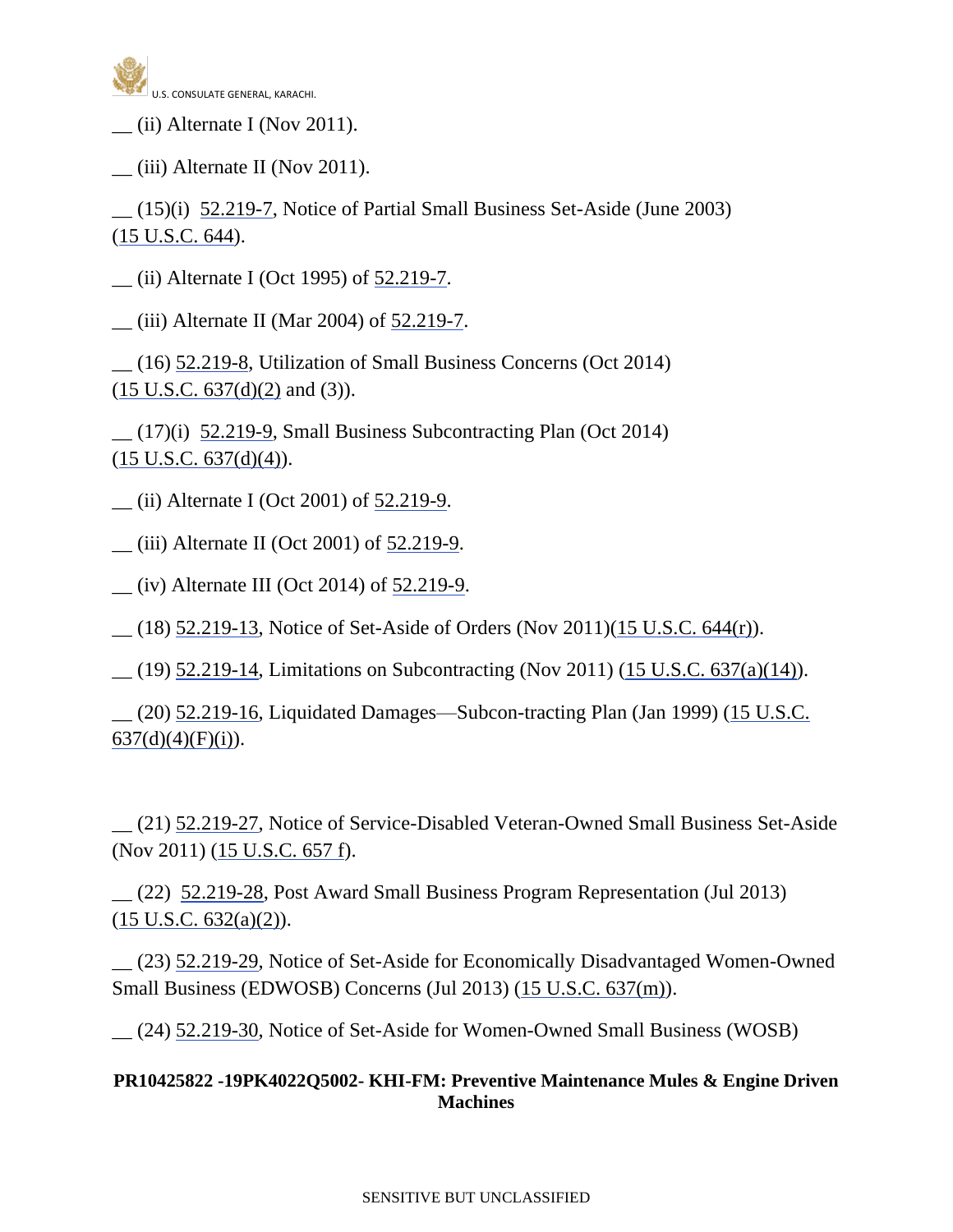

Concerns Eligible Under the WOSB Program (Jul 2013) [\(15 U.S.C. 637\(m\)\)](http://uscode.house.gov/).

\_\_ (25) [52.222-3,](http://acquisition.gov/far/current/html/52_222.html#wp1147479) Convict Labor (June 2003) (E.O. 11755).

\_\_ (26) [52.222-19,](http://acquisition.gov/far/current/html/52_222.html#wp1147630) Child Labor—Cooperation with Authorities and Remedies (Jan 2014) (E.O. 13126).

\_\_ (27) [52.222-21,](http://acquisition.gov/far/current/html/52_222.html#wp1147656) Prohibition of Segregated Facilities (Feb 1999).

\_\_ (28) [52.222-26,](http://acquisition.gov/far/current/html/52_222.html#wp1147711) Equal Opportunity (Mar 2007) (E.O. 11246).

\_\_ (29) [52.222-35,](http://acquisition.gov/far/current/html/52_222.html#wp1158632) Equal Opportunity for Veterans (Jul 2014)(38 [U.S.C.](http://uscode.house.gov/uscode-cgi/fastweb.exe?getdoc+uscview+t37t40+200+2++%2838%29%20%20AND%20%28%2838%29%20ADJ%20USC%29%3ACITE%20%20%20%20%20%20%20%20%20) 4212).

 $(30)$  [52.222-36,](http://acquisition.gov/far/current/html/52_222.html#wp1162802) Equal Opportunity for Workers with Disabilities (Jul 2014) (29 [U.S.C.](http://uscode.house.gov/uscode-cgi/fastweb.exe?getdoc+uscview+t29t32+2+78++%2829%29%20%20AND%20%28%2829%29%20ADJ%20USC%29%3ACITE%20%20%20%20%20%20%20%20%20) 793).

\_\_ (31) [52.222-37,](http://acquisition.gov/far/current/html/52_222.html#wp1148123) Employment Reports on Veterans (Jul 2014) (38 U.S.C. 4212).

\_\_ (32) [52.222-40,](http://acquisition.gov/far/current/html/52_222.html#wp1160019) Notification of Employee Rights Under the National Labor Relations Act (Dec 2010) (E.O. 13496).

\_\_ (33) [52.222-54,](http://acquisition.gov/far/current/html/52_222.html#wp1156645) Employment Eligibility Verification (Aug 2013). (Executive Order 12989). (Not applicable to the acquisition of commercially available off-the-shelf items or certain other types of commercial items as prescribed in [22.1803.](http://acquisition.gov/far/current/html/Subpart%2022_18.html#wp1089948))

\_\_ (34)(i) [52.223-9,](http://acquisition.gov/far/current/html/52_223_226.html#wp1168892) Estimate of Percentage of Recovered Material Content for EPA– Designated Items (May 2008) (42 U.S.C.  $6962(c)(3)(A)(ii)$ ). (Not applicable to the acquisition of commercially available off-the-shelf items.)

 $\mu$  (ii) Alternate I (May 2008) of [52.223-9](http://acquisition.gov/far/current/html/52_223_226.html#wp1168892) (42 U.S.C. [6962\(i\)\(2\)\(C\)\)](http://uscode.house.gov/uscode-cgi/fastweb.exe?getdoc+uscview+t41t42+250+1286++%2842%29%20%20AND%20%28%2842%29%20ADJ%20USC%29%3ACITE%20%20%20%20%20%20%20%20%20). (Not applicable to the acquisition of commercially available off-the-shelf items.)

\_\_ (35)(i) [52.223-13,](http://acquisition.gov/far/current/html/52_223_226.html#wp1168933) Acquisition of EPEAT®-Registered Imaging Equipment (Jun 2014) (E.O. 13423 and 13514).

\_\_ (ii) Alternate I (Jun 2014) of [52.223-13.](http://acquisition.gov/far/current/html/52_223_226.html#wp1168933)

\_\_ (36)(i) [52.223-14,](http://acquisition.gov/far/current/html/52_223_226.html#wp1194330) Acquisition of EPEAT®-Registered Televisions (E.O. 13423 and 13514).

\_\_ (ii) Alternate I (Jun 2014) of [52.223-14.](http://acquisition.gov/far/current/html/52_223_226.html#wp1194330)

## **PR10425822 -19PK4022Q5002- KHI-FM: Preventive Maintenance Mules & Engine Driven Machines**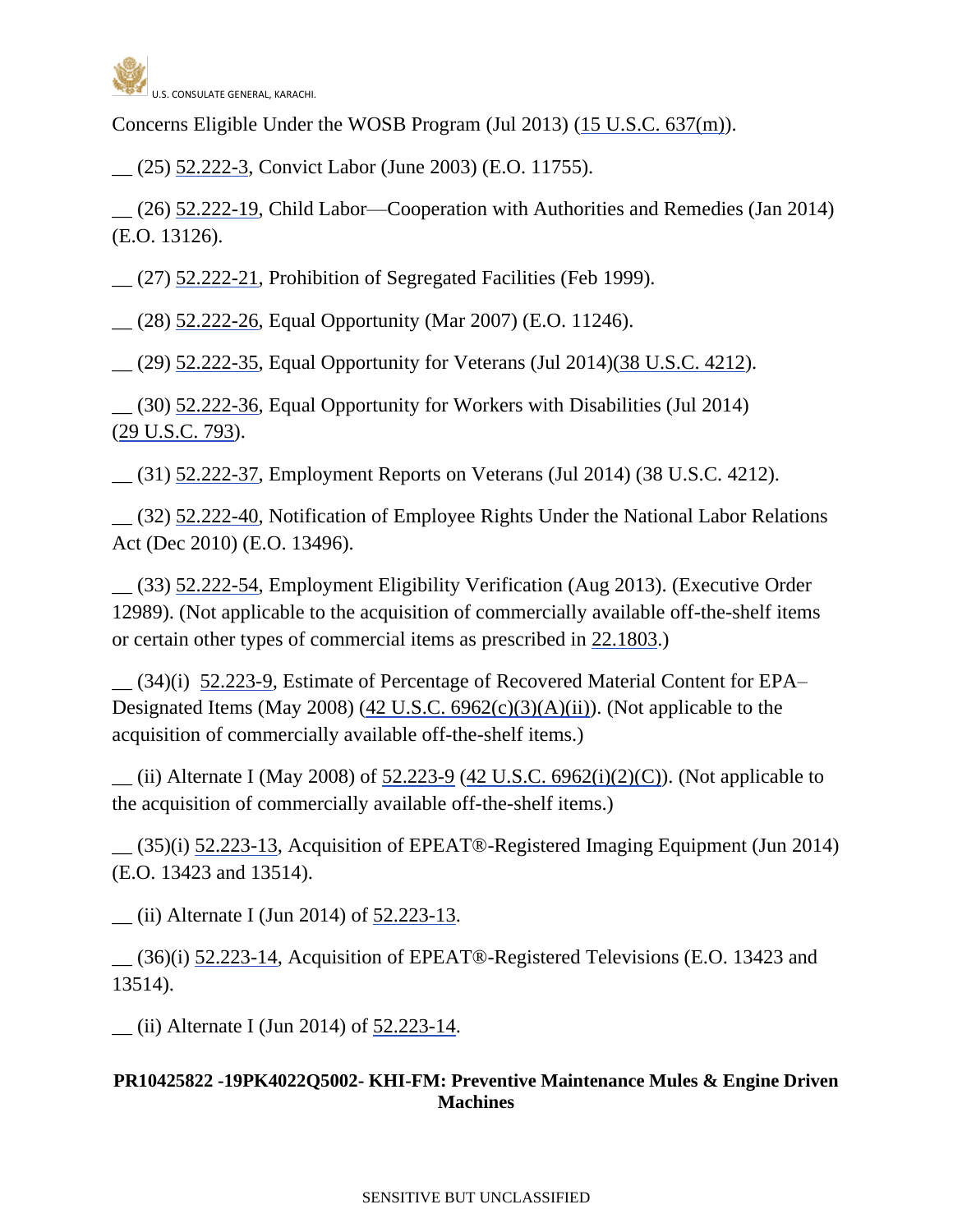

\_\_ (37) [52.223-15,](http://acquisition.gov/far/current/html/52_223_226.html#wp1194323) Energy Efficiency in Energy-Consuming Products (Dec 2007) [\(42](http://uscode.house.gov/)  [U.S.C. 8259b\)](http://uscode.house.gov/).

\_\_ (38)(i) [52.223-16,](http://acquisition.gov/far/current/html/52_223_226.html#wp1179078) Acquisition of EPEAT®-Registered Personal Computer Products (Jun 2014) (E.O. 13423 and 13514).

 $\frac{1}{2}$  (ii) Alternate I (Jun 2014) of  $\frac{52.223 - 16}{2}$ .

 $X_ (39)$  [52.223-18,](http://acquisition.gov/far/current/html/52_223_226.html#wp1188603) Encouraging Contractor Policies to Ban Text Messaging While Driving (Aug 2011) (E.O. 13513).

\_\_ (40) [52.225-1,](http://acquisition.gov/far/current/html/52_223_226.html#wp1192900) Buy American—Supplies (May 2014) (41 U.S.C. [chapter 83\)](http://uscode.house.gov/).

\_\_ (41)(i) [52.225-3,](http://acquisition.gov/far/current/html/52_223_226.html#wp1169038) Buy American—Free Trade Agreements—Israeli Trade Act (May 2014) [\(41 U.S.C. chapter 83,](http://uscode.house.gov/) 19 [U.S.C. 3301](http://uscode.house.gov/uscode-cgi/fastweb.exe?getdoc+uscview+t17t20+1727+50++%2819%29%20%20AND%20%28%2819%29%20ADJ%20USC%29%3ACITE%20%20%20%20%20%20%20%20%20) note, 19 [U.S.C. 2112](http://uscode.house.gov/uscode-cgi/fastweb.exe?getdoc+uscview+t17t20+1727+50++%2819%29%20%20AND%20%28%2819%29%20ADJ%20USC%29%3ACITE%20%20%20%20%20%20%20%20%20) note, [19 U.S.C.](http://uscode.house.gov/)  [3805](http://uscode.house.gov/) note, [19 U.S.C. 4001](http://uscode.house.gov/) note, Pub. L. 103-182, 108-77, 108-78, 108-286, 108-302, 109-53, 109-169, 109-283, 110-138, 112-41, 112-42, and 112-43.

\_\_ (ii) Alternate I (May 2014) of [52.225-3.](http://acquisition.gov/far/current/html/52_223_226.html#wp1169038)

 $\frac{1}{2}$  (iii) Alternate II (May 2014) of [52.225-3.](http://acquisition.gov/far/current/html/52_223_226.html#wp1169038)

 $\frac{1}{2}$  (iv) Alternate III (May 2014) of  $\frac{52.225-3}{2}$ .

\_\_ (42) [52.225-5,](http://acquisition.gov/far/current/html/52_223_226.html#wp1169151) Trade Agreements (Nov 2013) (19 [U.S.C.](http://uscode.house.gov/uscode-cgi/fastweb.exe?getdoc+uscview+t17t20+1727+50++%2819%29%20%20AND%20%28%2819%29%20ADJ%20USC%29%3ACITE%20%20%20%20%20%20%20%20%20) 2501, *et seq*., 19 [U.S.C.](http://uscode.house.gov/uscode-cgi/fastweb.exe?getdoc+uscview+t17t20+1727+50++%2819%29%20%20AND%20%28%2819%29%20ADJ%20USC%29%3ACITE%20%20%20%20%20%20%20%20%20) 3301 note).

\_\_ (43) [52.225-13,](http://acquisition.gov/far/current/html/52_223_226.html#wp1169608) Restrictions on Certain Foreign Purchases (June 2008) (E.O.'s, proclamations, and statutes administered by the Office of Foreign Assets Control of the Department of the Treasury).

\_\_ (44) [52.225-26,](http://acquisition.gov/far/current/html/52_223_226.html#wp1192524) Contractors Performing Private Security Functions Outside the United States (Jul 2013) (Section 862, as amended, of the National Defense Authorization Act for Fiscal Year 2008; [10 U.S.C. 2302 Note\).](http://uscode.house.gov/uscode-cgi/fastweb.exe?getdoc+uscview+t09t12+1445+65++%2810%20U.S.C.%202302%20Note%29%20%20%20%20%20%20%20%20%20%20)

\_\_ (45) [52.226-4,](http://acquisition.gov/far/current/html/52_223_226.html#wp1173773) Notice of Disaster or Emergency Area Set-Aside (Nov 2007) (42 [U.S.C. 5150\)](http://uscode.house.gov/uscode-cgi/fastweb.exe?getdoc+uscview+t41t42+250+1286++%2842%29%20%20AND%20%28%2842%29%20ADJ%20USC%29%3ACITE%20%20%20%20%20%20%20%20%20).

\_\_ (46) [52.226-5,](http://acquisition.gov/far/current/html/52_223_226.html#wp1173393) Restrictions on Subcontracting Outside Disaster or Emergency Area (Nov 2007) (42 [U.S.C. 5150\)](http://uscode.house.gov/uscode-cgi/fastweb.exe?getdoc+uscview+t41t42+250+1286++%2842%29%20%20AND%20%28%2842%29%20ADJ%20USC%29%3ACITE%20%20%20%20%20%20%20%20%20).

## **PR10425822 -19PK4022Q5002- KHI-FM: Preventive Maintenance Mules & Engine Driven Machines**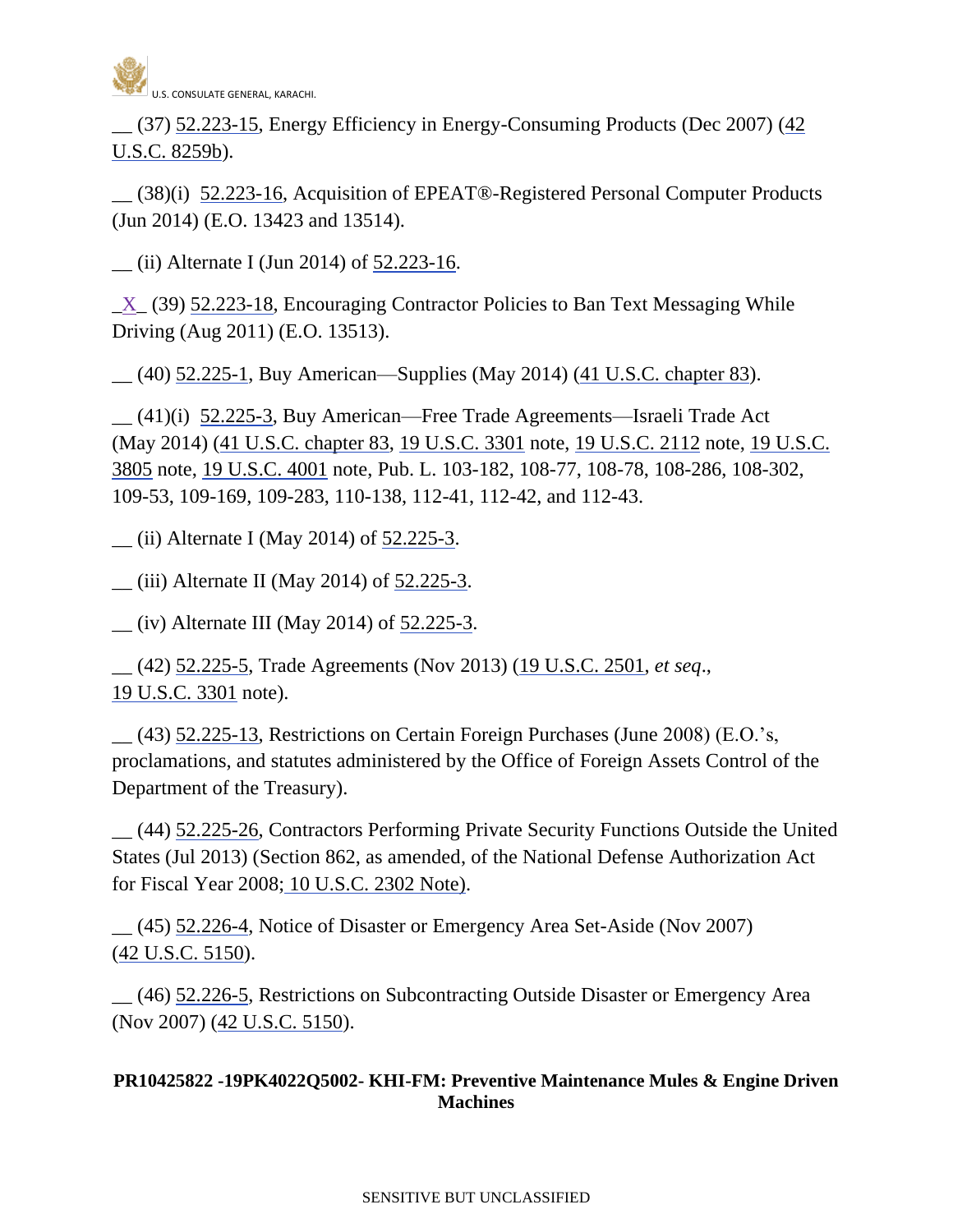

 $X(47)$  [52.232-29,](http://acquisition.gov/far/current/html/52_232.html#wp1153230) Terms for Financing of Purchases of Commercial Items (Feb 2002) (41 [U.S.C.](http://uscode.house.gov/) 4505, 10 U.S.C. [2307\(f\)\)](http://uscode.house.gov/).

\_\_ (48) [52.232-30,](http://acquisition.gov/far/current/html/52_232.html#wp1153252) Installment Payments for Commercial Items (Oct 1995) (41 [U.S.C.](http://uscode.house.gov/) 4505, 10 U.S.C. [2307\(f\)\)](http://uscode.house.gov/).

 $X_ (49)$  [52.232-33,](http://acquisition.gov/far/current/html/52_232.html#wp1153351) Payment by Electronic Funds Transfer—System for Award Management (Jul 2013) (31 [U.S.C.](http://uscode.house.gov/uscode-cgi/fastweb.exe?getdoc+uscview+t29t32+1665+30++%2831%29%20%20AND%20%28%2831%29%20ADJ%20USC%29%3ACITE%20%20%20%20%20%20%20%20%20) 3332).

\_\_ (50) [52.232-34,](http://acquisition.gov/far/current/html/52_232.html#wp1153375) Payment by Electronic Funds Transfer—Other than System for Award Management (Jul 2013) (31 [U.S.C.](http://uscode.house.gov/uscode-cgi/fastweb.exe?getdoc+uscview+t29t32+1665+30++%2831%29%20%20AND%20%28%2831%29%20ADJ%20USC%29%3ACITE%20%20%20%20%20%20%20%20%20) 3332).

\_\_ (51) [52.232-36,](http://acquisition.gov/far/current/html/52_232.html#wp1153445) Payment by Third Party (May 2014) (31 [U.S.C.](http://uscode.house.gov/) 3332).

\_\_ (52) [52.239-1,](http://acquisition.gov/far/current/html/52_233_240.html#wp1113650) Privacy or Security Safeguards (Aug 1996) (5 [U.S.C.](http://uscode.house.gov/uscode-cgi/fastweb.exe?getdoc+uscview+t05t08+2+3++%285%29%20%20AND) 552a).

\_\_ (53)(i) [52.247-64,](http://acquisition.gov/far/current/html/52_247.html#wp1156217) Preference for Privately Owned U.S.-Flag Commercial Vessels (Feb 2006) (46 U.S.C. Appx. [1241\(b\)](http://uscode.house.gov/uscode-cgi/fastweb.exe?getdoc+uscview+t45t48+351+1++%2846%29%20%20AND%20%28%2846%29%20ADJ%20USC%29%3ACITE%20%20%20%20%20%20%20%20%20) and 10 [U.S.C.](http://uscode.house.gov/uscode-cgi/fastweb.exe?getdoc+uscview+t09t12+37+408++%2810%29%20%252) 2631).

 $\frac{1}{2}$  (ii) Alternate I (Apr 2003) of [52.247-64.](http://acquisition.gov/far/current/html/52_247.html#wp1156217)

(c) The Contractor shall comply with the FAR clauses in this paragraph (c), applicable to commercial services, that the Contracting Officer has indicated as being incorporated in this contract by reference to implement provisions of law or Executive orders applicable to acquisitions of commercial items:

[*Contracting Officer check as appropriate.*]

\_\_ (1) [52.222-41,](http://acquisition.gov/far/current/html/52_222.html#wp1160021) Service Contract Labor Standards (May 2014) (41 U.S.C. [chapter 67\)](http://uscode.house.gov/).

\_\_ (2) [52.222-42,](http://acquisition.gov/far/current/html/52_222.html#wp1153423) Statement of Equivalent Rates for Federal Hires (May 2014) (29 [U.S.C.](http://uscode.house.gov/) 206 and 41 U.S.C. [chapter 67\)](http://uscode.house.gov/).

\_\_ (3) [52.222-43,](http://acquisition.gov/far/current/html/52_222.html#wp1148260) Fair Labor Standards Act and Service Contract Labor Standards-Price Adjustment (Multiple Year and Option Contracts) (May 2014) (29 [U.S.C.](http://uscode.house.gov/) 206 and 41 U.S.C. [chapter 67\)](http://uscode.house.gov/).

\_\_ (4) [52.222-44,](http://acquisition.gov/far/current/html/52_222.html#wp1148274) Fair Labor Standards Act and Service Contract Labor Standards—Price Adjustment (May 2014) (29 [U.S.C.](http://uscode.house.gov/) 206 and 41 U.S.C. [chapter 67\)](http://uscode.house.gov/).

## **PR10425822 -19PK4022Q5002- KHI-FM: Preventive Maintenance Mules & Engine Driven Machines**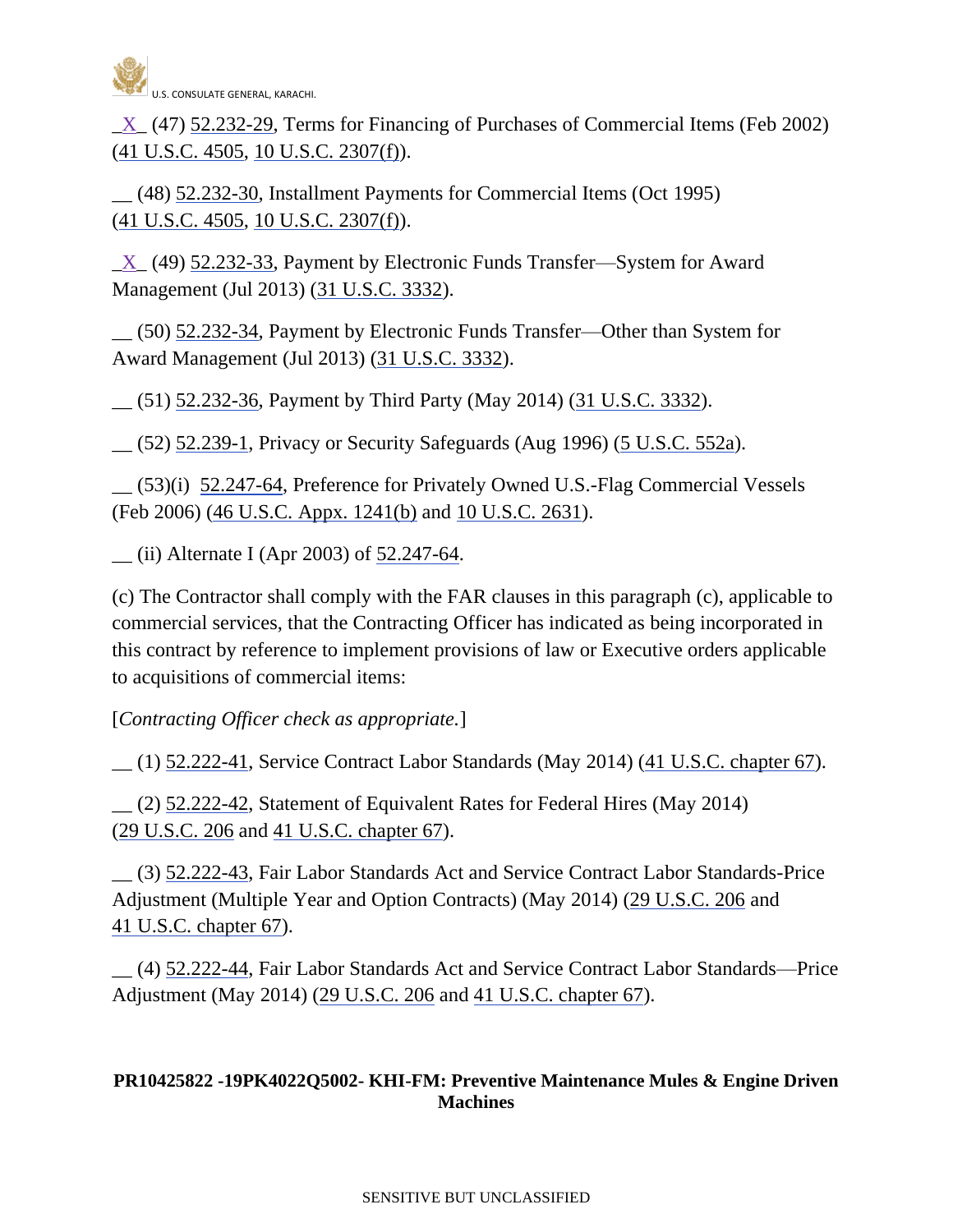

\_\_ (5) [52.222-51,](http://acquisition.gov/far/current/html/52_222.html#wp1155380) Exemption from Application of the Service Contract Labor Standards to Contracts for Maintenance, Calibration, or Repair of Certain Equipment— Requirements (May 2014) (41 U.S.C. [chapter 67\)](http://uscode.house.gov/).

\_\_ (6) [52.222-53,](http://acquisition.gov/far/current/html/52_222.html#wp1162590) Exemption from Application of the Service Contract Labor Standards to Contracts for Certain Services—Requirements (May 2014) (41 U.S.C. [chapter 67\)](http://uscode.house.gov/).

\_\_ (7) [52.222-17,](http://acquisition.gov/far/current/html/52_222.html#wp1147587) No displacement of Qualified Workers (May 2014) (E.O.13495).

\_\_ (8) [52.226-6,](http://acquisition.gov/far/current/html/52_223_226.html#wp1183820) Promoting Excess Food Donation to Nonprofit Organizations (May 2014) [\(42 U.S.C. 1792\)](http://uscode.house.gov/).

\_\_ (9) [52.237-11,](http://acquisition.gov/far/current/html/52_233_240.html#wp1120023) Accepting and Dispensing of \$1 Coin (Sept 2008) (31 [U.S.C.](http://uscode.house.gov/uscode-cgi/fastweb.exe?getdoc+uscview+t29t32+1665+30++%2831%29%20%20AND%20%28%2831%29%20ADJ%20USC%29%3ACITE%20%20%20%20%20%20%20%20%20)   $5112(p)(1)$ ).

(d) *Comptroller General Examination of Record*. The Contractor shall comply with the provisions of this paragraph (d) if this contract was awarded using other than sealed bid, is in excess of the simplified acquisition threshold, and does not contain the clause at [52.215-2,](http://acquisition.gov/far/current/html/52_215.html#wp1144470) Audit and Records—Negotiation.

(1) The Comptroller General of the United States, or an authorized representative of the Comptroller General, shall have access to and right to examine any of the Contractor's directly pertinent records involving transactions related to this contract.

(2) The Contractor shall make available at its offices at all reasonable times the records, materials, and other evidence for examination, audit, or reproduction, until 3 years after final payment under this contract or for any shorter period specified in FAR [Subpart](http://acquisition.gov/far/current/html/Subpart%204_7.html#wp1082800) 4.7, Contractor Records Retention, of the other clauses of this contract. If this contract is completely or partially terminated, the records relating to the work terminated shall be made available for 3 years after any resulting final termination settlement. Records relating to appeals under the disputes clause or to litigation or the settlement of claims arising under or relating to this contract shall be made available until such appeals, litigation, or claims are finally resolved.

(3) As used in this clause, records include books, documents, accounting procedures and practices, and other data, regardless of type and regardless of form. This does not require the Contractor to create or maintain any record that the Contractor does not maintain in the ordinary course of business or pursuant to a provision of law.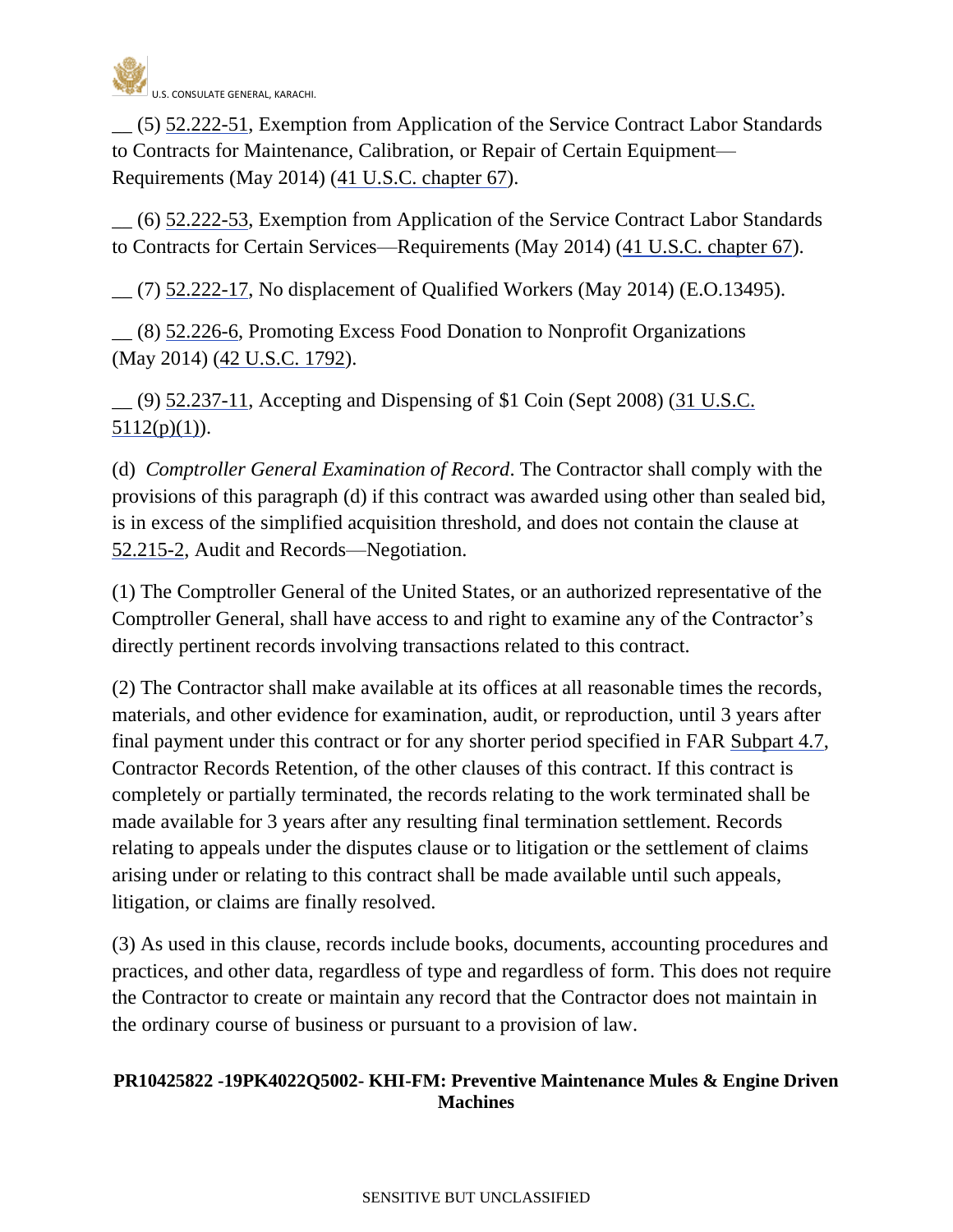

 $(e)(1)$  Notwithstanding the requirements of the clauses in paragraphs  $(a)$ ,  $(b)$ ,  $(c)$ , and  $(d)$ of this clause, the Contractor is not required to flow down any FAR clause, other than those in this paragraph  $(e)(1)$  in a subcontract for commercial items. Unless otherwise indicated below, the extent of the flow down shall be as required by the clause—

(i) [52.203-13,](http://acquisition.gov/far/current/html/52_200_206.html#wp1141983) Contractor Code of Business Ethics and Conduct (Apr 2010) [\(41 U.S.C.](http://uscode.house.gov/)  [3509\)](http://uscode.house.gov/).

(ii) [52.219-8,](http://acquisition.gov/far/current/html/52_217_221.html#wp1136032) Utilization of Small Business Concerns (Oct 2014)  $(15 \text{ U.S.C. } 637\text{ (d)}(2))$ and (3)), in all subcontracts that offer further subcontracting opportunities. If the subcontract (except subcontracts to small business concerns) exceeds \$650,000 (\$1.5 million for construction of any public facility), the subcontractor must include [52.219-8](http://acquisition.gov/far/current/html/52_217_221.html#wp1136032) in lower tier subcontracts that offer subcontracting opportunities.

(iii) [52.222-17,](http://acquisition.gov/far/current/html/52_222.html#wp1147587) No displacement of Qualified Workers (May 2014) (E.O. 13495). Flow down required in accordance with paragraph (l) of FAR clause [52.222-17.](http://acquisition.gov/far/current/html/52_222.html#wp1147587)

(iv) [52.222-26,](http://acquisition.gov/far/current/html/52_222.html#wp1147711) Equal Opportunity (Mar 2007) (E.O. 11246).

(v) [52.222-35,](http://acquisition.gov/far/current/html/52_222.html#wp1158632) Equal Opportunity for Veterans (Jul 2014) (38 [U.S.C.](http://uscode.house.gov/uscode-cgi/fastweb.exe?getdoc+uscview+t37t40+200+2++%2838%29%20%20AND%20%28%2838%29%20ADJ%20USC%29%3ACITE%20%20%20%20%20%20%20%20%20) 4212).

(vi) [52.222-36,](http://acquisition.gov/far/current/html/52_222.html#wp1162802) Equal Opportunity for Workers with Disabilities (Jul 2014) (29 [U.S.C.](http://uscode.house.gov/uscode-cgi/fastweb.exe?getdoc+uscview+t29t32+2+78++%2829%29%20%20AND%20%28%2829%29%20ADJ%20USC%29%3ACITE%20%20%20%20%20%20%20%20%20) 793).

(vii) [52.222-37,](http://acquisition.gov/far/current/html/52_222.html#wp1148123) Employment Reports on Veterans (Jul 2014) (38 [U.S.C.](http://uscode.house.gov/uscode-cgi/fastweb.exe?getdoc+uscview+t29t32+2+78++%2829%29%20%20AND%20%28%2829%29%20ADJ%20USC%29%3ACITE%20%20%20%20%20%20%20%20%20) 4212)

(viii) [52.222-40,](http://acquisition.gov/far/current/html/52_222.html#wp1160019) Notification of Employee Rights Under the National Labor Relations Act (Dec 2010) (E.O. 13496). Flow down required in accordance with paragraph (f) of FAR clause [52.222-40.](http://acquisition.gov/far/current/html/52_222.html#wp1160019)

(ix) [52.222-41,](http://acquisition.gov/far/current/html/52_222.html#wp1160021) Service Contract Labor Standards (May 2014) (41 U.S.C. [chapter 67\)](http://uscode.house.gov/).

(x) [52.222-50,](http://acquisition.gov/far/current/html/52_222.html#wp1151848) Combating Trafficking in Persons (Feb 2009) (22 [U.S.C. 7104\(g\)\)](http://uscode.house.gov/uscode-cgi/fastweb.exe?getdoc+uscview+t21t25+618+103++%2822%29%20%20AND%20%28%2822%29%20ADJ%20USC%29%3ACITE%20%20%20%20%20%20%20%20%20).

Alternate I (Aug 2007) of [52.222-50](http://acquisition.gov/far/current/html/52_222.html#wp1151848) (22 [U.S.C. 7104\(g\)\)](http://uscode.house.gov/uscode-cgi/fastweb.exe?getdoc+uscview+t21t25+618+103++%2822%29%20%20AND%20%28%2822%29%20ADJ%20USC%29%3ACITE%20%20%20%20%20%20%20%20%20).

(xi) [52.222-51,](http://acquisition.gov/far/current/html/52_222.html#wp1155380) Exemption from Application of the Service Contract Labor Standards to Contracts for Maintenance, Calibration, or Repair of Certain Equipment-Requirements (May 2014) (41 U.S.C. [chapter 67\)](http://uscode.house.gov/).

# **PR10425822 -19PK4022Q5002- KHI-FM: Preventive Maintenance Mules & Engine Driven Machines**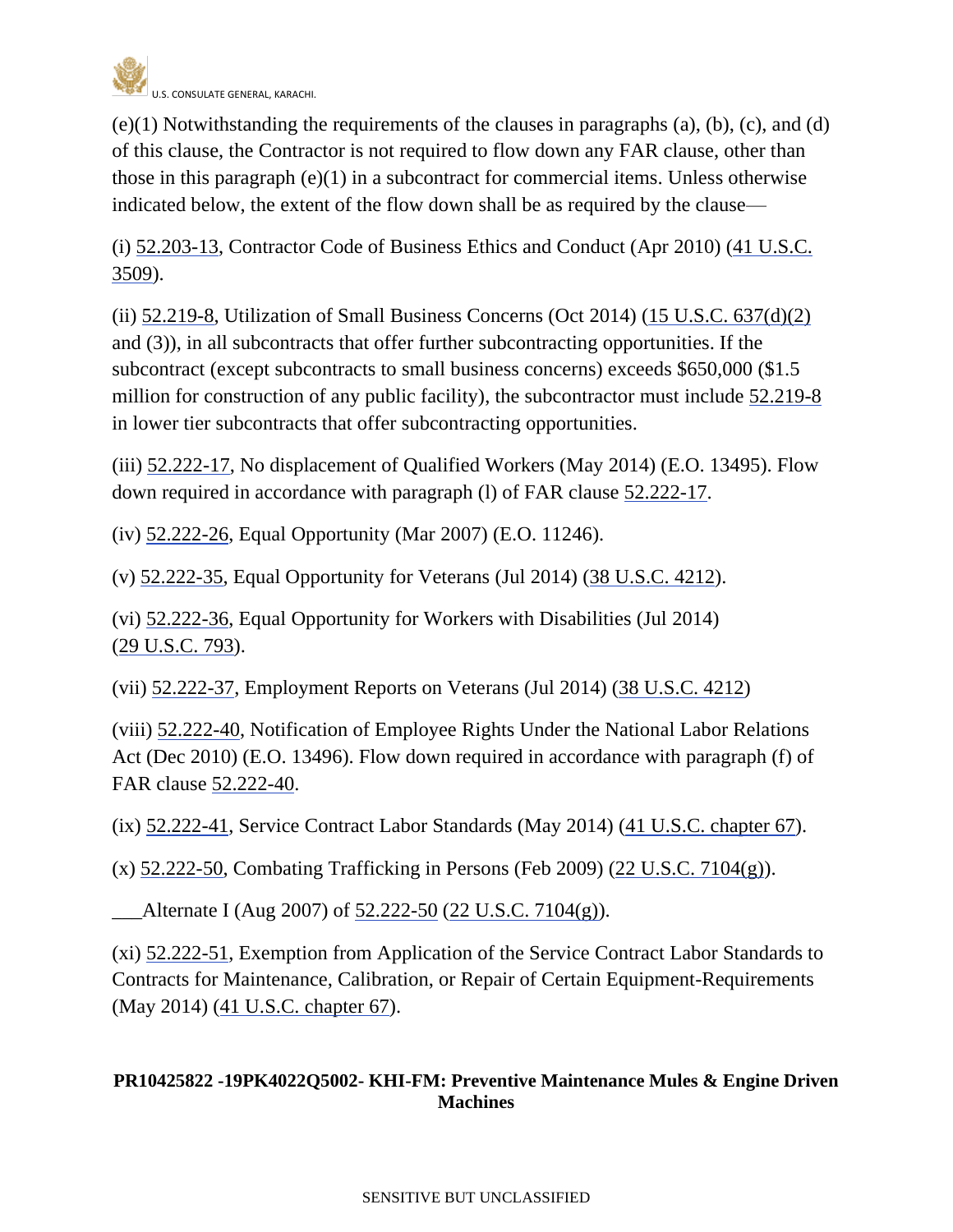

(xii) [52.222-53,](http://acquisition.gov/far/current/html/52_222.html#wp1162590) Exemption from Application of the Service Contract Labor Standards to Contracts for Certain Services-Requirements (May 2014) (41 U.S.C. [chapter 67\)](http://uscode.house.gov/).

(xiii) [52.222-54,](http://acquisition.gov/far/current/html/52_222.html#wp1156645) Employment Eligibility Verification (Aug 2013).

(xiv) [52.225-26,](http://acquisition.gov/far/current/html/52_223_226.html#wp1192524) Contractors Performing Private Security Functions Outside the United States (Jul 2013) (Section 862, as amended, of the National Defense Authorization Act for Fiscal Year 2008; [1](http://uscode.house.gov/uscode-cgi/fastweb.exe?getdoc+uscview+t09t12+1445+65++%2810%20U.S.C.%202302%20Note%29%20%20%20%20%20%20%20%20%20%20)0 U.S.C. 2302 Note).

(xv) [52.226-6,](http://acquisition.gov/far/current/html/52_223_226.html#wp1183820) Promoting Excess Food Donation to Nonprofit Organizations (May 2014) [\(42 U.S.C. 1792\)](http://uscode.house.gov/). Flow down required in accordance with paragraph (e) of FAR clause [52.226-6.](http://acquisition.gov/far/current/html/52_223_226.html#wp1183820)

(xvi) [52.247-64,](http://acquisition.gov/far/current/html/52_247.html#wp1156217) Preference for Privately Owned U.S.-Flag Commercial Vessels (Feb 2006) (46 [U.S.C. Appx.](http://uscode.house.gov/uscode-cgi/fastweb.exe?getdoc+uscview+t45t48+351+1++%2846%29%20%20AND%20%28%2846%29%20ADJ%20USC%29%3ACITE%20%20%20%20%20%20%20%20%20) 1241(b) and 10 [U.S.C.](http://uscode.house.gov/uscode-cgi/fastweb.exe?getdoc+uscview+t09t12+37+408++%2810%29%20%252) 2631). Flow down required in accordance with paragraph (d) of FAR clause [52.247-64.](http://acquisition.gov/far/current/html/52_247.html#wp1156217)

52.249-4, Termination for Convenience of the Government (Services) (Apr 1984).

52.249-8, Default (Fixed price Supplies and Services) (Apr 1984)

(2) While not required, the contractor may include in its subcontracts for commercial items a minimal number of additional clauses necessary to satisfy its contractual obligations.

(End of clause)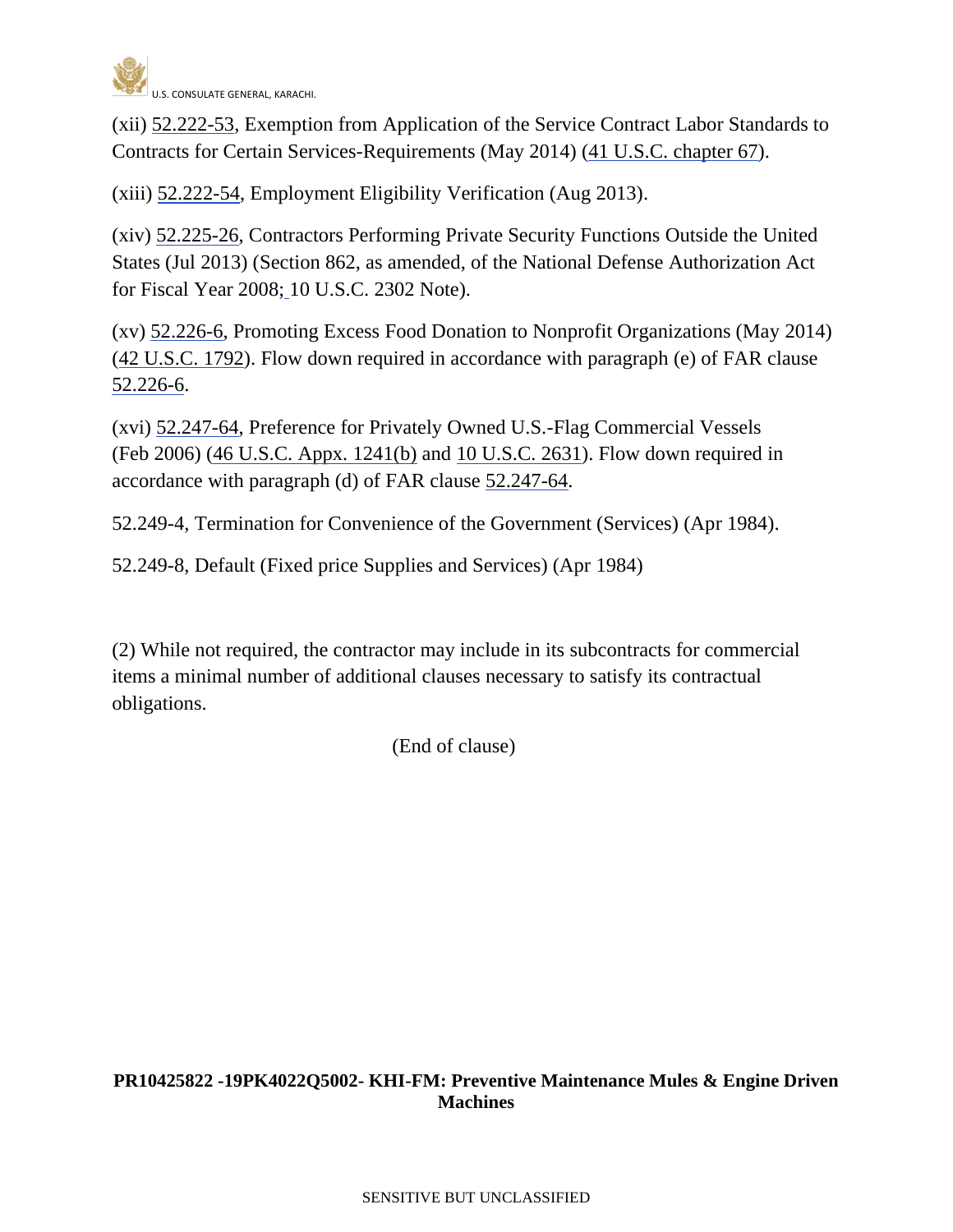

# **ADDENDUM TO CONTRACT CLAUSES**

# **FAR AND DOSAR CLAUSES NOT PRESCRIBED IN PART 12**

52.252-2 CLAUSES INCORPORATED BY REFERENCE (FEB 1998)

This contract incorporates one or more clauses by reference, with the same force and effect as if they were given in full text. Upon request, the Contracting Officer will make their full text available. Also, the full text of a clause may be accessed electronically at:

<http://acquisition.gov/far/index.html>or,<http://farsite.hill.af.mil/search.htm>

These addresses are subject to change. You may also use an internet "search engine" (for example, Google, Yahoo, Excite) to obtain the latest location of the most current FAR.

The following Federal Acquisition Regulation clauses are incorporated by reference:

| Clause    | Title and Date                                                                                          |
|-----------|---------------------------------------------------------------------------------------------------------|
| 52.225-14 | Inconsistency Between English Version and Translation Of Contract                                       |
|           | (FEB 2000)                                                                                              |
| 52.228-4  | Workers' Compensation and War-Hazard Insurance Overseas<br>(APR 1984)                                   |
| 52.228-5  | Insurance - Work on A Government Installation (JAN 1997)                                                |
| 52.232-34 | Payment by Electronic Funds Transfer -- Other than Central<br><b>Contractor Registration (MAY 1999)</b> |

The following FAR clauses are provided in full text:

# 52.217-8 OPTION TO EXTEND SERVICES (NOV 1999)

## **PR10425822 -19PK4022Q5002- KHI-FM: Preventive Maintenance Mules & Engine Driven Machines**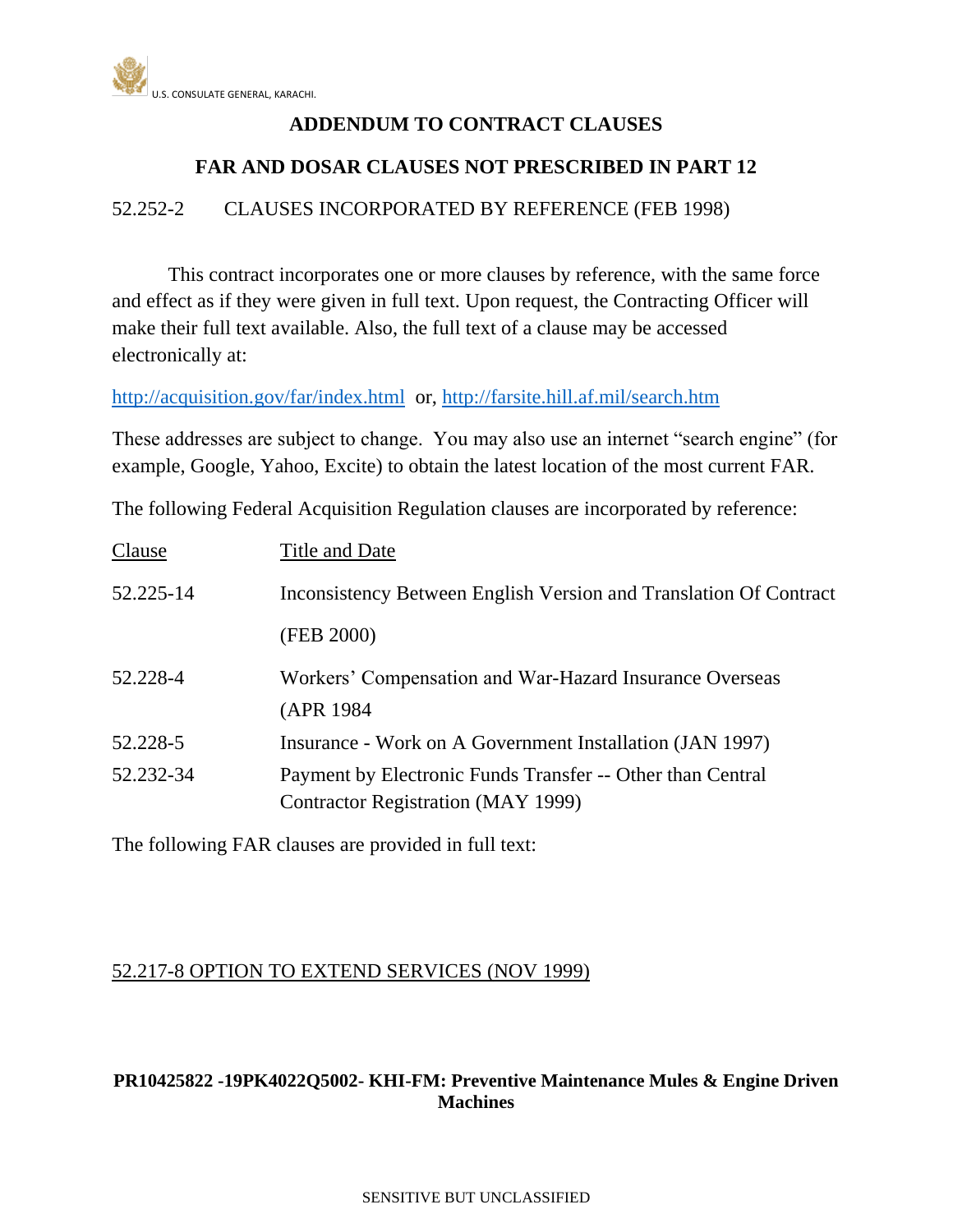

The Government may require continued performance of any services within the limits and at the rates specified in the contract. The option provision may be exercised more than once, but the total extension of performance hereunder shall not exceed 6 months. The Contracting Officer may exercise the option by written notice to the Contractor within the performance period of the contract.

## 52.217-9 OPTION TO EXTEND THE TERM OF THE CONTRACT (MAR 2000)

(a) The Government may extend the term of this contract by written notice to the Contractor within the performance period of the contract or within 30 days after funds for the option year become available, whichever is later.

(b) If the Government exercises this option, the extended contract shall be considered to include this option clause.

(c) The total duration of this contract, including the exercise of any options under this clause, shall not exceed **60 Months**.

52.232-19 AVAILABILITY OF FUNDS FOR THE NEXT FISCAL YEAR. (APR 1984)

Funds are not presently available for performance under this contract beyond May 30<sup>th</sup>. The Government's obligation for performance of this contract beyond that date is contingent upon the availability of appropriated funds from which payment for contract purposes can be made. No legal liability on the part of the Government for any payment may arise for performance under this contract beyond *[\_]*, until funds are made available to the Contracting Officer for performance and until the Contractor receives notice of availability, to be confirmed in writing by the Contracting Officer.

The following DOSAR clauses are provided in full text:

## **PR10425822 -19PK4022Q5002- KHI-FM: Preventive Maintenance Mules & Engine Driven Machines**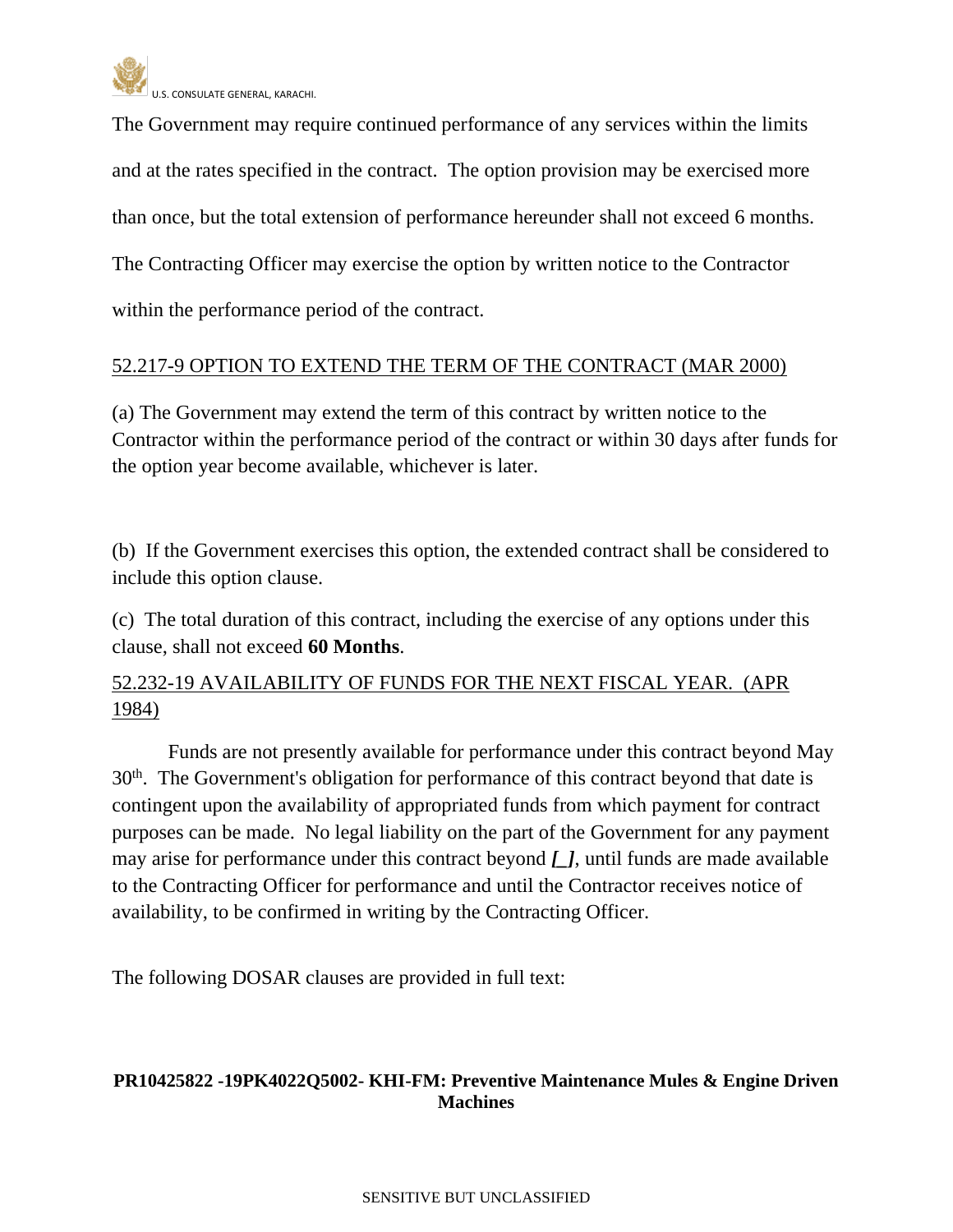

# 652.204-70 DEPARTMENT OF STATE PERSONAL IDENTIFICATION CARD ISSUANCE PROCEDURES (AUG 2007)

(a) The Contractor shall comply with the Department of State (DOS) Personal Identification Card Issuance Procedures for all employees performing under this contract who require frequent and continuing access to DOS facilities, or information systems. The Contractor shall insert this clause in all subcontracts when the subcontractor's employees will require frequent and continuing access to DOS facilities, or information systems.

(b) The DOS Personal Identification Card Issuance Procedures may be accessed at <http://www.state.gov/m/ds/rls/rpt/c21664.htm> .

(End of clause)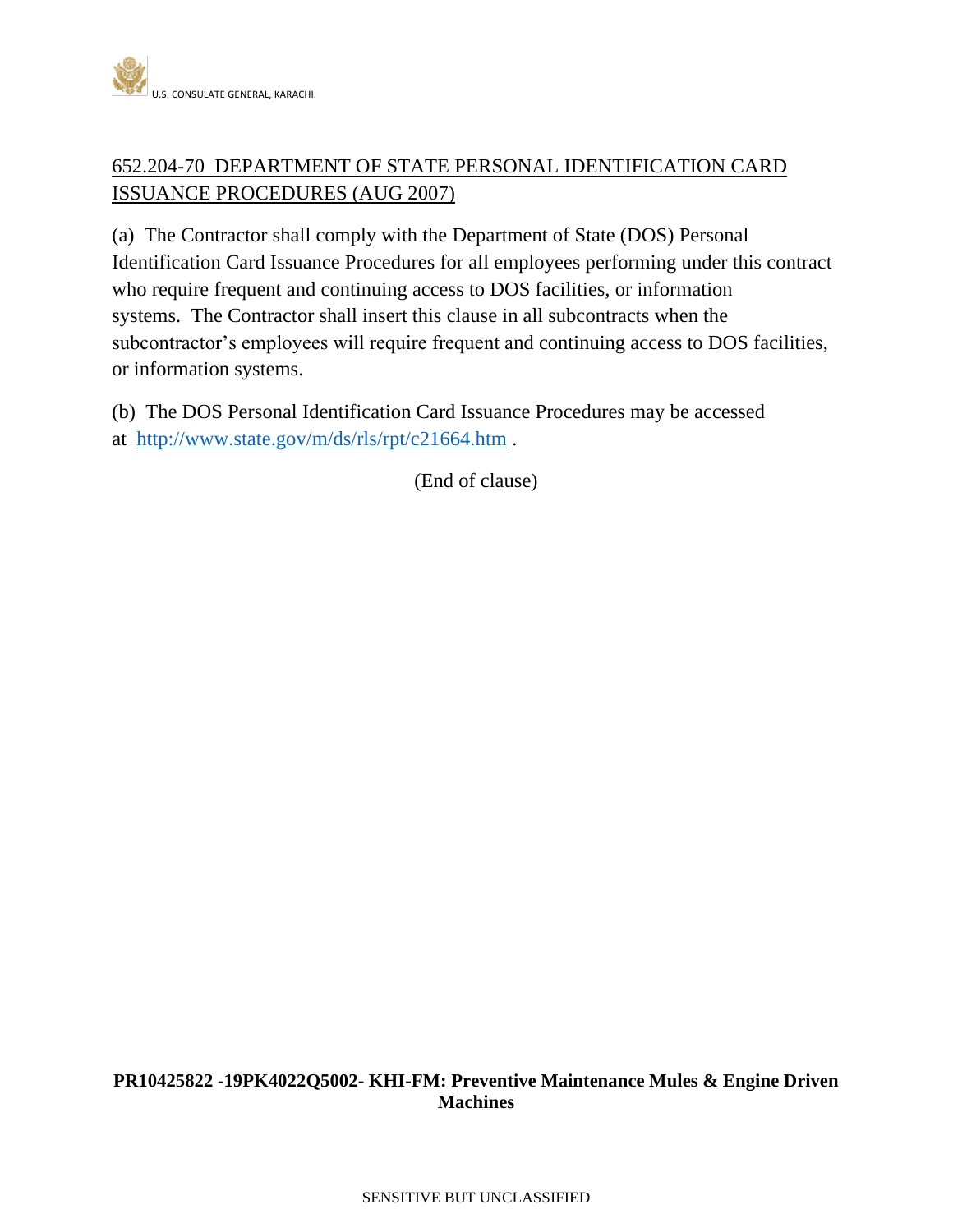

# 652.232-70 PAYMENT SCHEDULE AND INVOICE SUBMISSION (FIXED-PRICE) (AUG 1999)

(a) General. The Government shall pay the Contractor as full compensation for all work required, performed, and accepted under this contract the firm fixed price stated in this contract.

b) Invoice Submission. The Contractor shall submit invoices in an original and one copy to the office identified in Block 18a of the SF-1449. To constitute a proper invoice, the invoice shall include all the items required by FAR 32.905(e). Invoices can also be sent via email to [KARACHIFMCINQUIRES@STATE.GOV](mailto:KARACHIFMCINQUIRES@STATE.GOV)**.**

(c) Contractor Remittance Address. The Government will make payment to the Contractor's address stated on the cover page of this contract, unless a separate remittance address is shown below:

\_\_\_\_\_\_\_\_\_\_\_\_\_\_\_\_\_\_\_\_\_\_\_\_\_\_\_\_\_\_\_\_\_\_\_\_\_\_\_\_\_\_\_\_\_\_\_\_\_\_\_\_\_\_\_\_\_\_\_\_\_\_\_\_\_ \_\_\_\_\_\_\_\_\_\_\_\_\_\_\_\_\_\_\_\_\_\_\_\_\_\_\_\_\_\_\_\_\_\_\_\_\_\_\_\_\_\_\_\_\_\_\_\_\_\_\_\_\_\_\_\_\_\_\_\_\_\_\_\_\_ \_\_\_\_\_\_\_\_\_\_\_\_\_\_\_\_\_\_\_\_\_\_\_\_\_\_\_\_\_\_\_\_\_\_\_\_\_\_\_\_\_\_\_\_\_\_\_\_\_\_\_\_\_\_\_\_\_\_\_\_\_\_\_\_\_\_

## 652.237-71 - IDENTIFICATION/BUILDING PASS (APR 2004)

# 652.237-72 OBSERVANCE OF LEGAL HOLIDAYS AND ADMINISTRATIVE LEAVE (APR 2004)

| (a) The Department of State observes the following days as holidays: |  |  |
|----------------------------------------------------------------------|--|--|
|                                                                      |  |  |

| <b>OCCASION</b>                  | <b>DATE</b>             | <b>DAY</b> | <b>TYPE</b> |
|----------------------------------|-------------------------|------------|-------------|
| New Year's Day                   | December 31,<br>$2021*$ | Friday     | U.S.        |
| Martin Luther King, Jr. Birthday | January 17              | Monday     | U.S.        |
| Kashmir Day                      | February 5              | Saturday   | Pakistani   |
| Washington's Birthday            | February 21             | Monday     | U.S.        |

## **PR10425822 -19PK4022Q5002- KHI-FM: Preventive Maintenance Mules & Engine Driven Machines**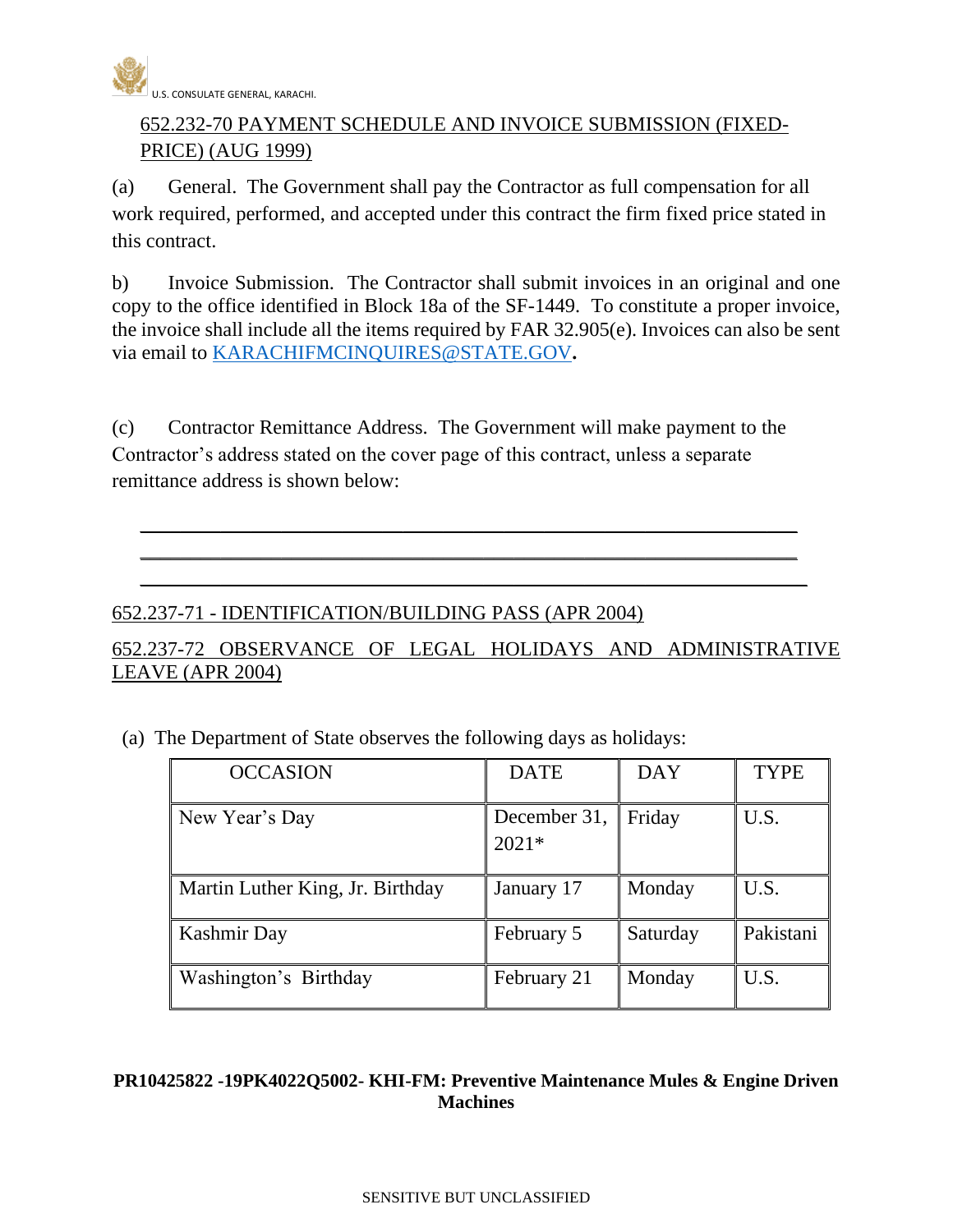

| Pakistan Day                                 | March 23                   | Tuesday            | Pakistani |
|----------------------------------------------|----------------------------|--------------------|-----------|
| Labor Day                                    | May 1                      | Wednesday          | Pakistani |
| *Eid-ul-Fitr                                 | *May 3-5                   | Thursday           | Pakistani |
| <b>Memorial Day</b>                          | May 30                     | Monday             | U.S.      |
| **Independence Day (Observed)                | **August 4                 | Sunday             | Pakistani |
| Juneteenth                                   | June 20                    | Monday             | U.S.      |
| *Eid-ul-Azha                                 | *October 9                 | Sunday             | Pakistani |
| Pakistan Independence Day                    | August 14                  | Saturday           | Pakistani |
| *9 <sup>th</sup> & 10 <sup>th</sup> Muharram | *August $8 &$<br>9         | Monday-<br>Tuesday | Pakistani |
| Labor Day                                    | September 5                | Monday             | U.S.      |
| <b>Columbus Day</b>                          | October 10                 | Monday             | U.S.      |
| <b>Veterans</b> Day                          | November 11                | Friday             | U.S.      |
| Thanksgiving Day                             | November 24                | Thursday           | U.S.      |
| Christmas Day                                | Christmas Day<br>Dec 26*** | Monday             | U.S.      |
| ***New Year's Day (Observed)                 | ***December<br>31          | Friday             | U.S.      |
|                                              |                            |                    |           |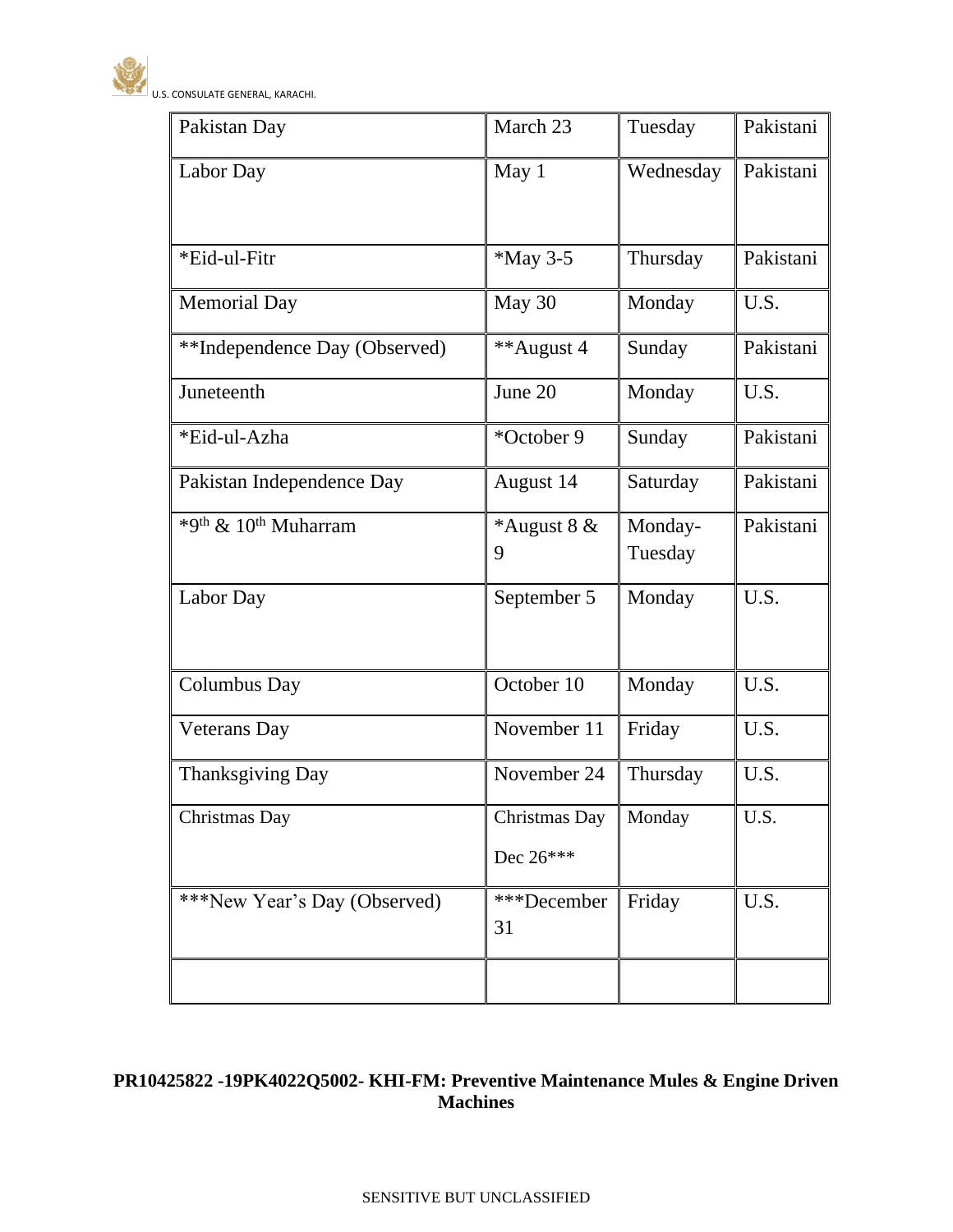

- \* Religious holidays are subject to the appearance of the moon and may vary from the scheduled dates.
- \*\* July 4, the legal public holiday, falls on a Sunday.
- \*\*\*Legal Public Holiday falls on Saturday.

Any other day designated by Federal law, Executive Order, or Presidential Proclamation.

 (b) When any such day falls on a Saturday or Sunday, the following Monday is observed. Observance of such days by Government personnel shall not be cause for additional period of performance or entitlement to compensation except as set forth in the contract. If the contractor's personnel work on a holiday, no form of holiday or other premium compensation will be reimbursed either as a direct or indirect cost, unless authorized pursuant to an overtime clause elsewhere in this contract.

## 652.242-70 CONTRACTING OFFICER'S REPRESENTATIVE (COR) (AUG 1999)

(a) The Contracting Officer may designate in writing one or more Government employees, by name or position title, to take action for the Contracting Officer under this contract. Each designee shall be identified as a Contracting Officer's Representative (COR). Such designation(s) shall specify the scope and limitations of the authority so delegated; provided, that the designee shall not change the terms or conditions of the contract, unless the COR is a warranted Contracting Officer, and this authority is delegated in the designation.

(b) The COR for this contract is *Property & Supply, US Consulate, Karachi*.

# 652.225-71 SECTION 8(A) OF THE EXPORT ADMINISTRATION ACT OF 1979, AS AMENDED (AUG 1999)

 (a) Section 8(a) of the U.S. Export Administration Act of 1979, as amended (50 U.S.C.  $2407(a)$ , prohibits compliance by U.S. persons with any boycott fostered by a foreign country against a country which is friendly to the United States and which is not itself the object of any form of boycott pursuant to United States law or regulation. The Boycott of Israel by Arab League countries is such a boycott, and therefore, the following actions, if taken with intent to comply with, further, or support the Arab League Boycott of Israel, are prohibited activities under the Export Administration Act: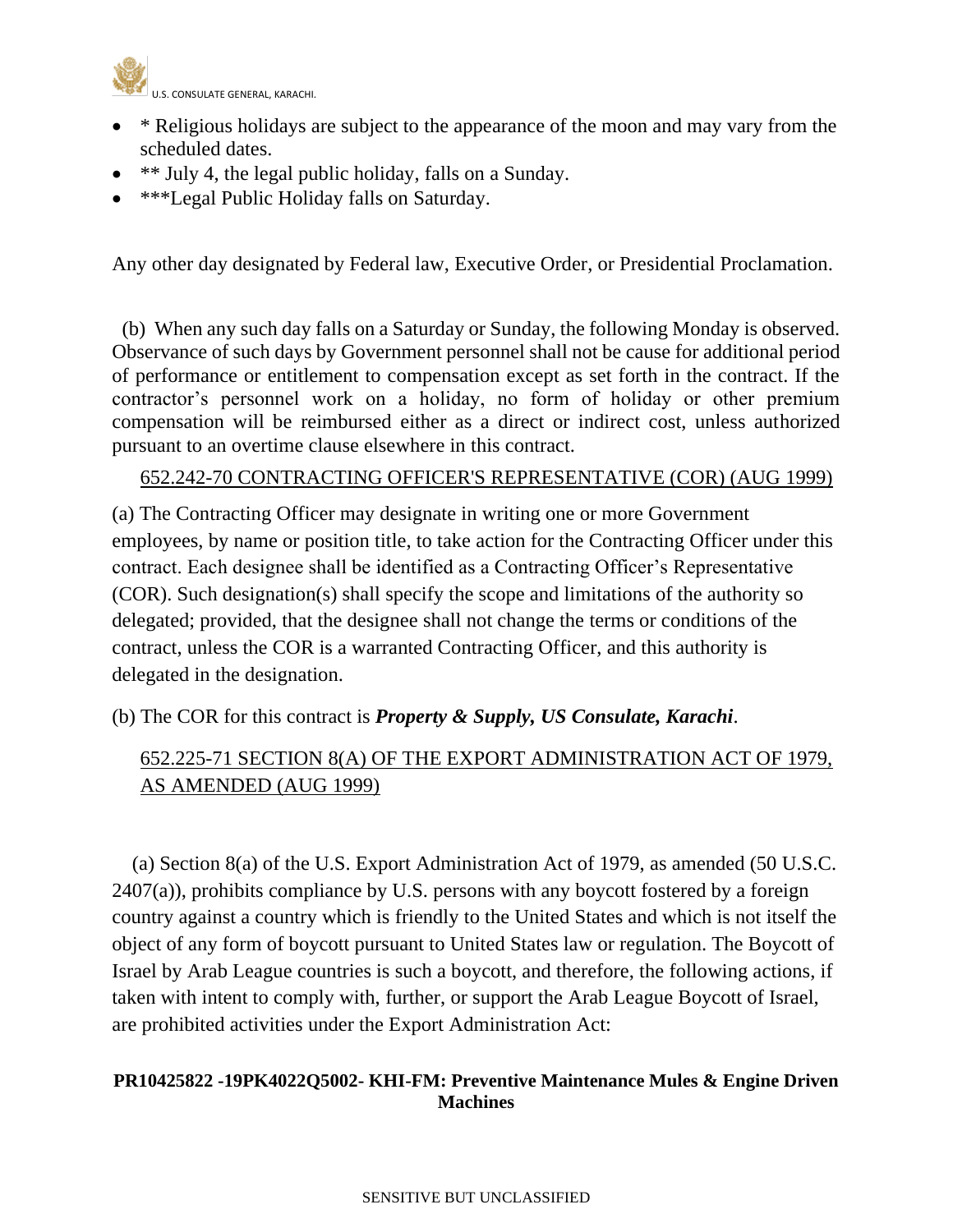

 (1) Refusing, or requiring any U.S. person to refuse to do business with or in Israel, with any Israeli business concern, or with any national or resident of Israel, or with any other person, pursuant to an agreement of, or a request from or on behalf of a boycotting country;

 (2) Refusing or requiring any U.S. person to refuse to employ or otherwise discriminating against any person on the basis of race, religion, sex, or national origin of that person or of any owner, officer, director, or employee of such person.

 (3) Furnishing information with respect to the race, religion, or national origin of any U.S. person or of any owner, officer, director, or employee of such U.S. person.

 (4) Furnishing information about whether any person has, has had, or proposes to have any business relationship (including a relationship by way of sale, purchase, legal or commercial representation, shipping or other transport, insurance, investment, or supply) with or in the State of Israel, with any business concern organized under the laws of the State of Israel, with any Israeli national or resident, or with any person which is known or believed to be restricted from having any business relationship with or in Israel;

 (5) Furnishing information about whether any person is a member of, has made contributions to, or is otherwise associated with or involved in the activities of any charitable or fraternal organization which supports the State of Israel; and,

 (6) Paying, honoring, confirming, or otherwise implementing a letter of credit which contains any condition or requirement against doing business with the State of Israel.

 (b) Under Section 8(a), the following types of activities are not forbidden ``compliance with the boycott," and are therefore exempted from Section 8(a)'s prohibitions listed in paragraphs

 $(a)(1)-(6)$  above:

(1) Complying or agreeing to comply with requirements:

 (i) Prohibiting the import of goods or services from Israel or goods produced or services provided by any business concern organized under the laws of Israel or by nationals or residents of Israel; or,

## **PR10425822 -19PK4022Q5002- KHI-FM: Preventive Maintenance Mules & Engine Driven Machines**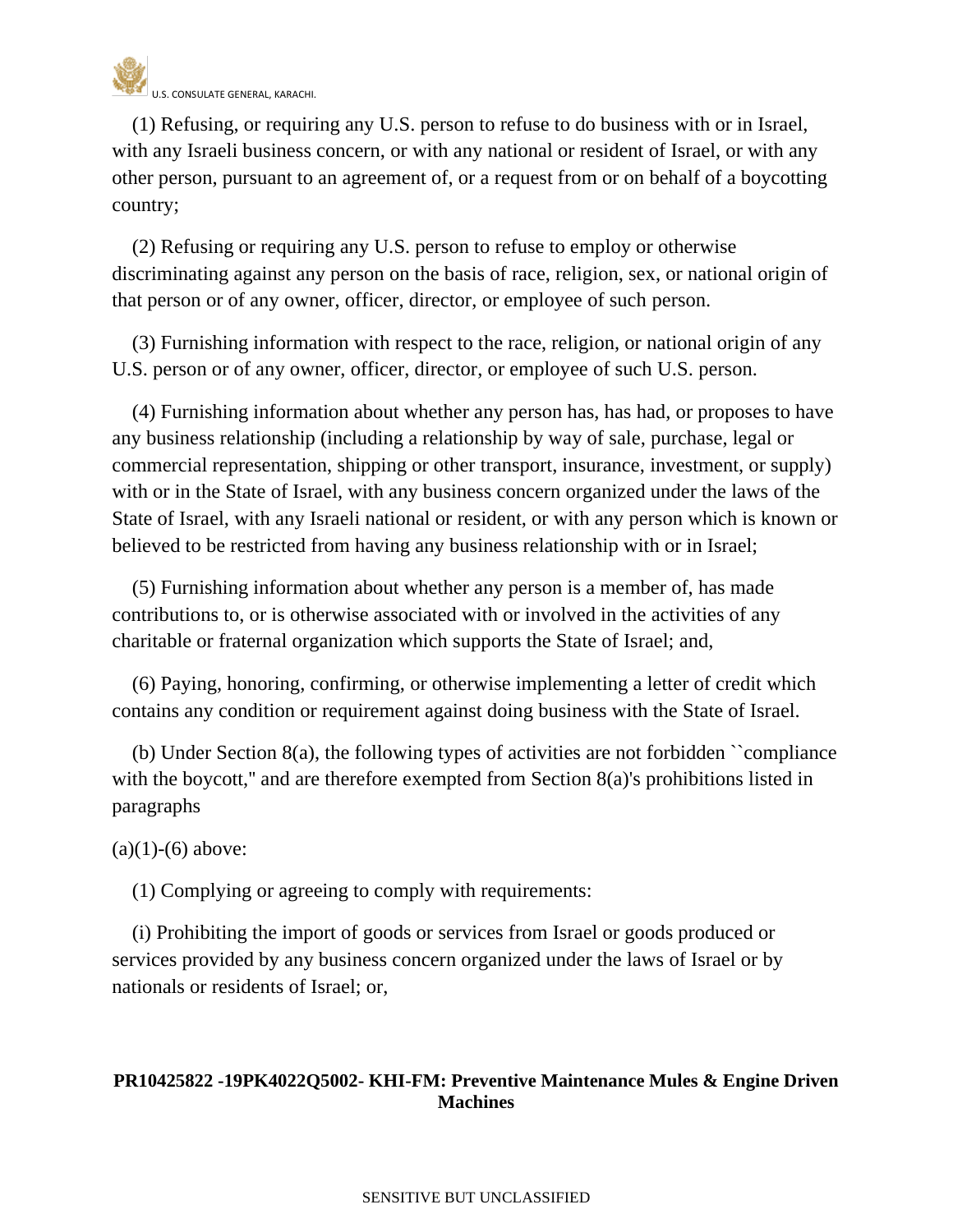

 (ii) Prohibiting the shipment of goods to Israel on a carrier of Israel, or by a route other than that prescribed by the boycotting country or the recipient of the shipment;

 (2) Complying or agreeing to comply with import and shipping document requirements with respect to the country of origin, the name of the carrier and route of shipment, the name of the supplier of the shipment or the name of the provider of other services, except that no information knowingly furnished or conveyed in response to such requirements may be stated in negative, blacklisting, or similar exclusionary terms, other than with respect to carriers or route of shipments as may be permitted by such regulations in order to comply with precautionary requirements protecting against war risks and confiscation;

 (3) Complying or agreeing to comply in the normal course of business with the unilateral and specific selection by a boycotting country, or national or resident thereof, of carriers, insurance, suppliers of services to be performed within the boycotting country or specific goods which, in the normal course of business, are identifiable by source when imported into the boycotting country.

 (4) Complying or agreeing to comply with the export requirements of the boycotting country relating to shipments or transshipments of exports to Israel, to any business concern of or organized under the laws of Israel, or to any national or resident of Israel.

 (5) Compliance by an individual or agreement by an individual to comply with the immigration or passport requirements of any country with respect to such individual or any member of such individual's family or with requests for information regarding requirements of employment of such individual within the boycotting country; and,

 (6) Compliance by a U.S. person resident in a foreign country or agreement by such person to comply with the laws of that country with respect to his or her activities exclusively therein, and such regulations may contain exceptions for such resident complying with the laws or regulations of that foreign country governing imports into such country of trademarked, trade named, or similarly specifically identifiable products, or components of products for his or her own use, including the performance of contractual services within that country, as may be defined by such regulations.